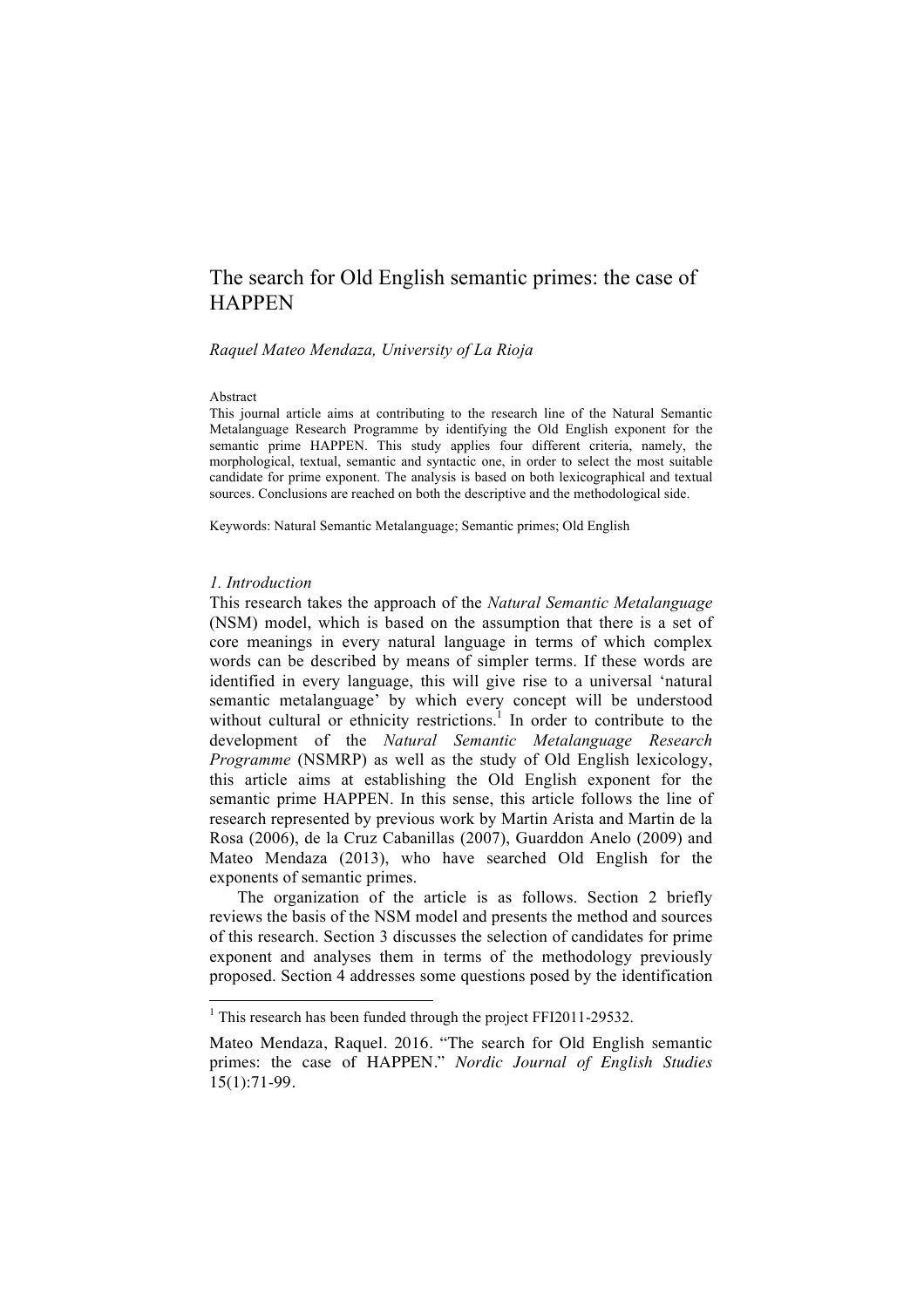of semantic exponents. Finally, section 5 draws the main conclusions of this research.

### *2. Theoretical background and methodology*

One of the main aims of the *Natural Semantic Metalanguage Research Programme* (NSMRP) is the search for a set of core meanings shared by every natural language. This research programme, started by Wierzbicka (1972, 1996, 2003) and joined by Goddard and Wierzbicka (2002) and many other scholars, aims at identifying *semantic primes* or words with an indefinable meaning that can be found cross-culturally. The approach adopted by the NSM model is mainly empirical. It relies on the assumption that the speakers of any language share a similar conceptual system based on their human experience. Although there is no doubt that each language has culture specific words for which we cannot expect to find a counterpart in other languages, these, in principle, untranslatable words can be defined in terms of simpler words, the shared set of semantic primes. The inventory of universal semantic primes has been enlarged and modified in various ways since its initial version (Wierzbicka 1972) to its current state. In the latest version, the set of semantic primes is comprised of 16 different categories containing a total of 65 primes altogether, which are presented in Figure 1.

This set of semantic primes, first proposed for English, has also been identified in more than 30 different languages spoken all over the world, including, among others, French, Spanish, Italian, Chinese, Korean and Polish, as well as other less spoken languages such as Ewe (West Africa), East Cree (Canada), Koromu (Papua New Guinea) or Longgu (Solomon Islands) (Goddard and Wierzbicka 2014b). This is not to say that the identification of the exponents for semantic primes shown in Figure 1 is a straightforward question. Indeed, it may be affected by cross-cultural factors related to the different meanings conveyed by the words selected as exponents and also to the lexical relationships holding among such words in each natural language. $2$ 

<sup>&</sup>lt;sup>2</sup> Mateo Mendaza (2013) insists on the language-dependent character of the network of lexical relations (hyponymy, synonymy, meronymy, etc.) of the language searched for semantic primes.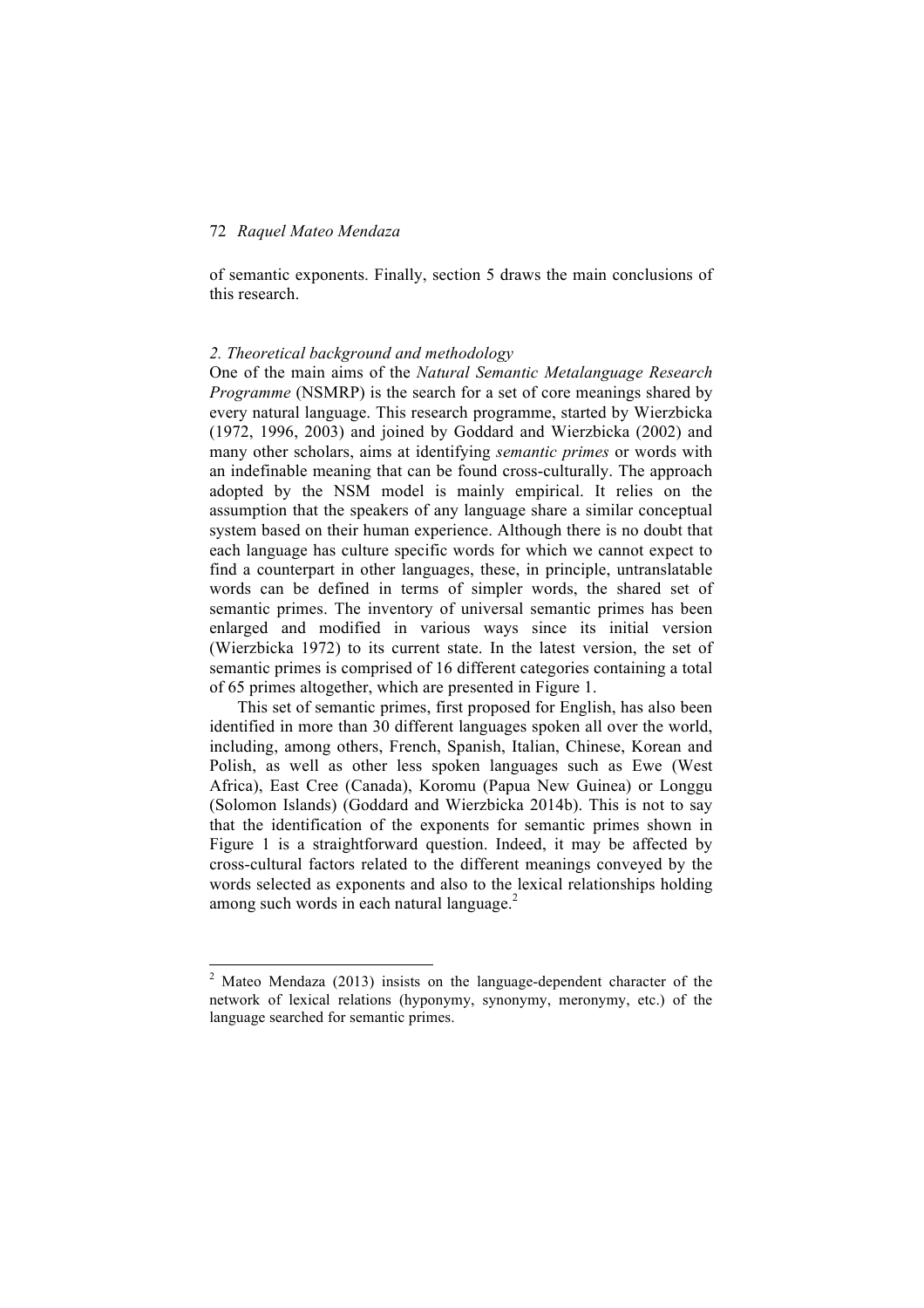| I-ME, YOU, SOMEONE, SOMETHING-THING,                                                | Substantives              |
|-------------------------------------------------------------------------------------|---------------------------|
| PEOPLE, BODY                                                                        |                           |
| <b>KIND, PARTS</b>                                                                  | Relational substantives   |
| THIS, THE SAME, OTHER-ELSE                                                          | Determiners               |
| ONE, TWO, SOME, ALL, MUCH-MANY, LITTLE-FEW                                          | Quantifiers               |
| GOOD, BAD                                                                           | Evaluators                |
| BIG, SMALL                                                                          | Descriptors               |
| KNOW, THINK, WANT, DON'T WANT, FEEL, SEE,                                           | Mental predicates         |
| <b>HEAR</b>                                                                         |                           |
| SAY, WORDS, TRUE                                                                    | Speech                    |
| DO, HAPPEN, MOVE, TOUCH                                                             | Actions, events,          |
|                                                                                     | movement, contact         |
| BE (SOMEWHERE), THERE IS, BE (SOMEONE)'S, BE                                        | Location, existence,      |
| (SOMEONE/SOMETHING)                                                                 | possession, specification |
| LIVE, DIE                                                                           | Life and death            |
| WHEN-TIME, NOW, BEFORE, AFTER, A LONG TIME,                                         | Time                      |
| A SHORT TIME, FOR SOME TIME, MOMENT                                                 |                           |
| WHERE-PLACE, HERE, ABOVE, BELOW, FAR, NEAR,                                         | Space                     |
| <b>SIDE, INSIDE</b>                                                                 |                           |
| NOT, MAYBE, CAN, BECAUSE, IF                                                        | Logical concepts          |
| <b>VERY, MORE</b>                                                                   | Intensifier, augmentor    |
| LIKE-AS-WAY                                                                         | Similarity                |
| Figure 1. Inventory of semantic primes by category (based on Goddard and Wierzbicka |                           |
| $2014a:12$ ).                                                                       |                           |

On the basis of semantic primes, the NSM model is developing a metalanguage ruled by the principle of reductive paraphrase, which stipulates that every complex concept in a language can be explicated in simpler and more explicit terms. By means of the appropriate grammatical rules governing the structure of the semantic primes, the NSM model engages in the study of the semantic primes from a syntactic point of view, in such a way that the primes combine with one another to function as a full natural language described by mean of *explications*. In order to combine these primes, it is necessary to know the syntactic configuration of each prime, this is, their basic and extended syntactic frames. Within the process of exponent selection, the chosen term must occur within the different syntactic frames associated to that semantic prime. These frames are called within the NSM as *valency options*, and they are described in the following terms: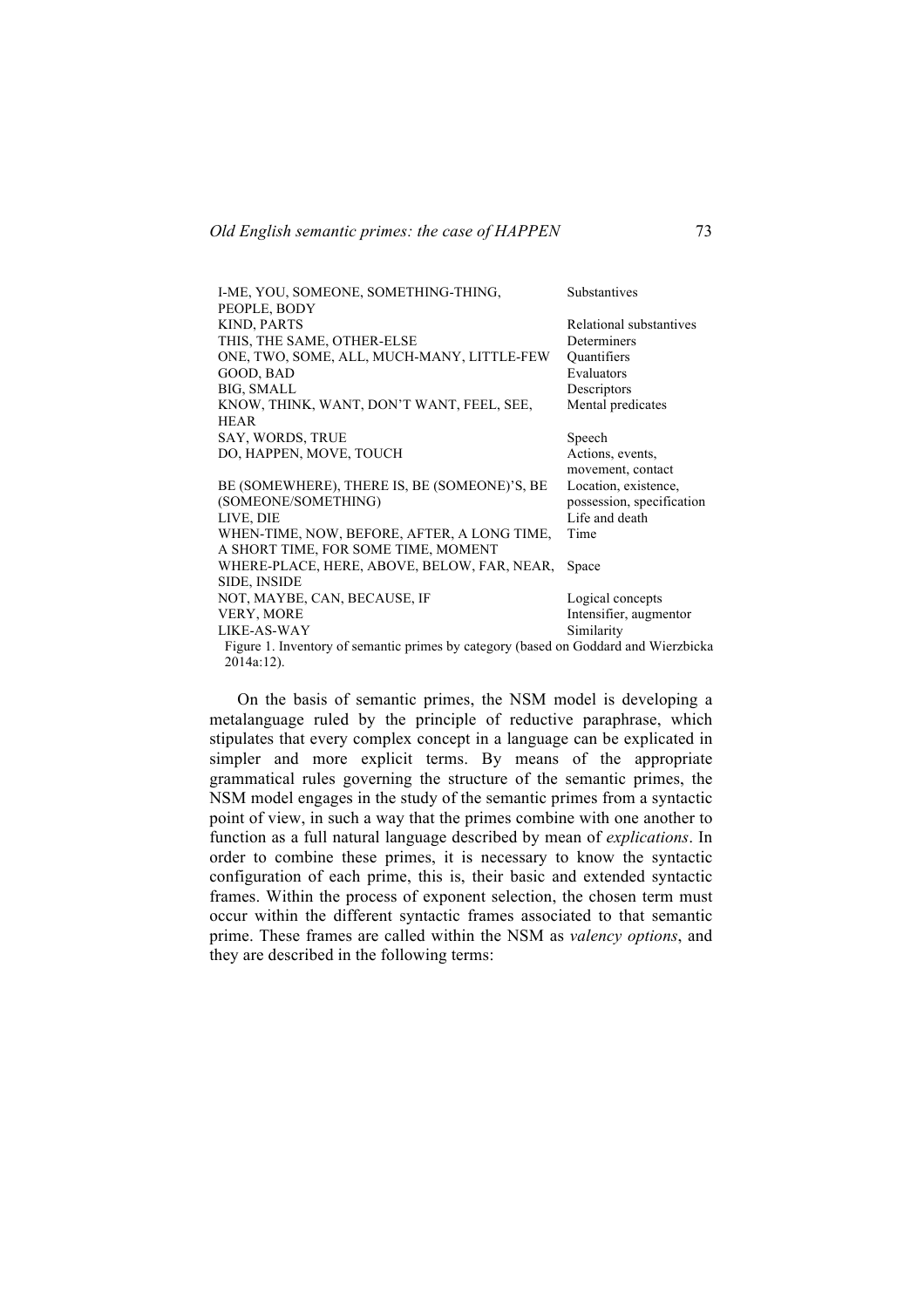Something HAPPENS [minimal frame] Something HAPPENS to someone/something [undergoer frame] Something HAPPENS somewhere [locus frame] (Goddard and Wierzbicka 2014a:14)

So far as the identification of semantic primes is concerned, several studies have sought to identify exponents of primes in historical languages, specifically Old English. Martin Arista and Martin de la Rosa (2006), de la Cruz Cabanillas (2007) and Guarddon Anelo (2009) have searched for Old English exponents of Substantive primes, for the Determiner and Quantifier primes, for the Descriptors BIG and SMALL, and for some of the Spatial and Temporal primes. These works identify as the main difficulty posed by historical languages the lack of native speakers and the associated impossibility of proposing paraphrases based on the linguistic knowledge of the speakers of the language in question. The solution adopted by the authors cited above is to resort to a frequency criterion according to which the semantic prime is the most text-frequent of the candidates for prime.

Mateo Mendaza (2013), who also searches Old English for the semantic primes from the category *Actions, events, movement, contact,*  proposes a cluster of semantic, morphological, syntactic and textual criteria for prime selection. The morphological criterion requires that the exponent for the semantic prime constitutes a source rather than a target of lexical derivation. The textual criterion requires that the most frequent candidate for prime exponent is selected. The syntactic criterion gives priority for prime exponent to the verb with direct rather than oblique complementation patterns (morphological case government), or to the prime exponent with the widest choice of complementation patterns. Finally, the semantic criterion stipulates that the exponent for the semantic prime should conform as much as possible to the prototype of the semantic prime. Given the semantic nature of the NSM model, the semantic criterion is considered the most important one. Therefore, the results of the application of this criterion should have priority over the other criteria.

With these criteria, the decision on the exponent for the semantic prime in a historical language is based not only on the written records but also on the morpho-syntactic and semantic organization of the language under analysis. The application of these criteria involves the following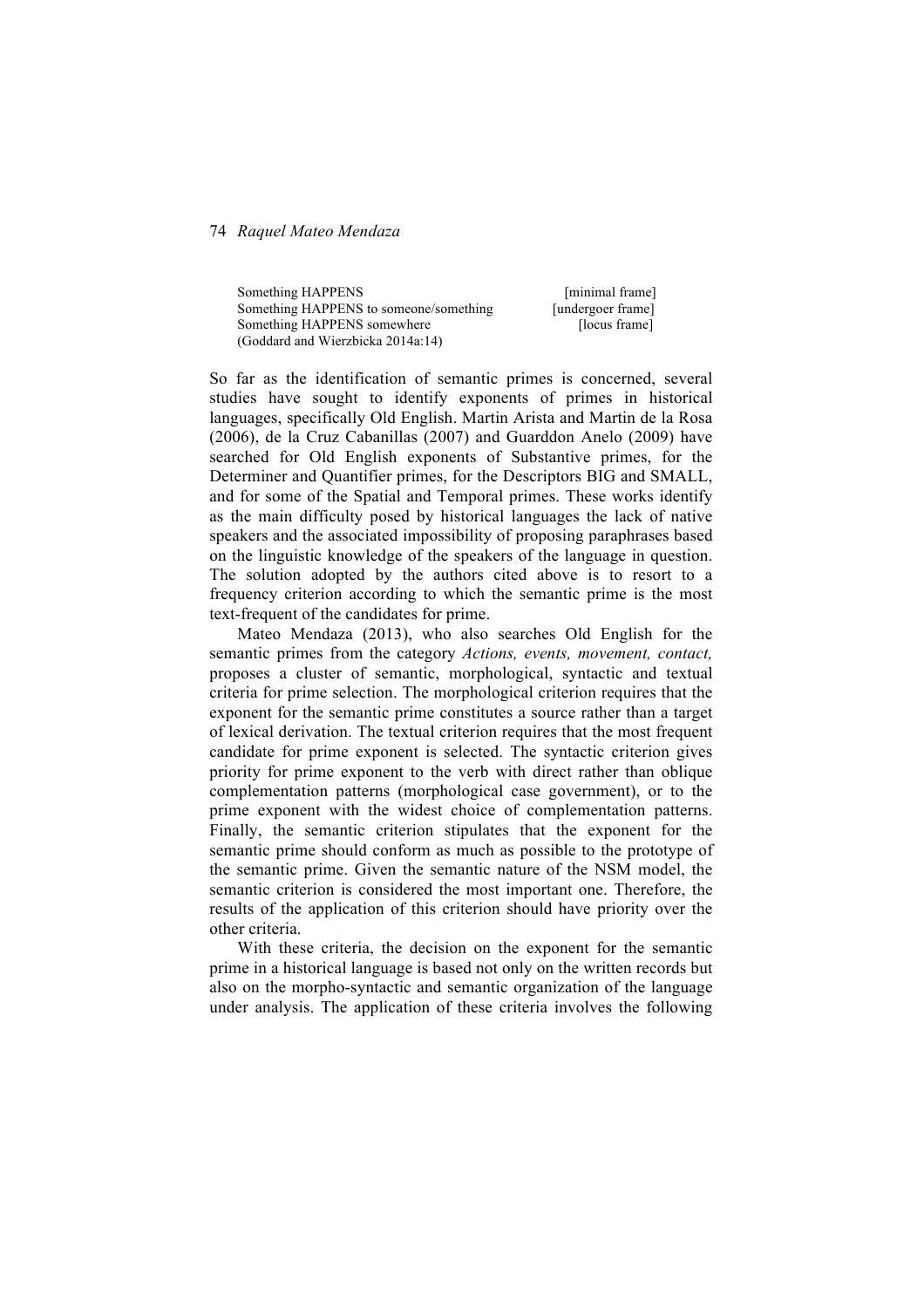steps of analysis: (i) the identification of the possible exponents for the semantic prime HAPPEN in Old English, (ii) the analysis of patterns of lexical inheritance of the verbs under analysis, (iii) the quantification of the textual occurrences of the candidates for prime and (iv) the analysis of their syntactic behavior. These analytical steps, in turn, call for two types of sources. On the lexicographical side, different works have been consulted in order to retrieve the information on the possible candidates for semantic prime. These works include *The Dictionary of Old English A-G* (Healey 2007), *The Historical Thesaurus of the Oxford English Dictionary* (HTOED, Kay et al. 2009) and the lexical database of Old English *Nerthus* (Martín Arista et al, 2009), which contains form and meaning information retrieved mainly from the dictionaries by Bosworth and Toller (1973), Sweet (1987) and Clark Hall (1996). *Nerthus* also provides the lexical paradigms of headword entries, which contain a lexemic root and all the words morphologically related by processes of zero derivation, affixation and compounding. On the textual side, *The Dictionary of Old English Corpus* (DOEC) (Healy *et al.* 2012) is the main tool of analysis. This corpus is a collection of texts dated from the 6th century onwards and contains, approximately, three million words, which in practice amounts to all surviving written records of the language. Apart from word frequency counting, the texts allow the researcher to retrieve morphological and syntactic information on the verbs at stake.

To close this section, the analysis carried out below is strictly synchronic. As the sources of the discipline reviewed above and many other authors, it assumes the coherence and continuity of the language records of the Old English period.

## *3. The Old English exponent for HAPPEN*

This section identifies the candidates for the Old English exponent of the semantic prime HAPPEN and applies the criteria for prime selection adopted in this research.

# *3.1. Narrowing the field*

The first step of the analysis as described in the previous section is to identify the Old English verbs that convey the meaning 'happen'. With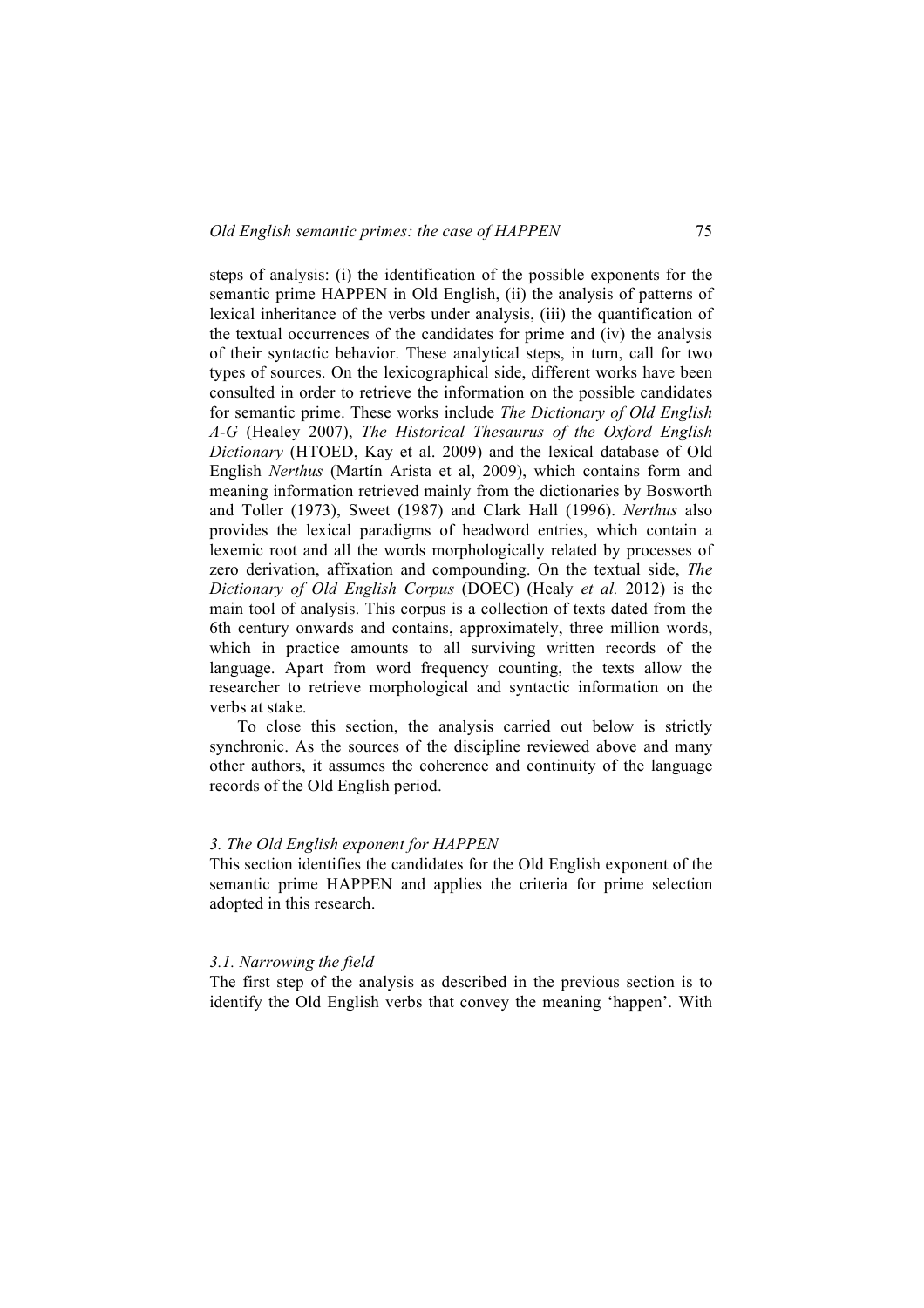this purpose, the list of possible candidates for prime exponent has been retrieved from the HTOED. We would find a similar list of words, ranging from near synonyms to loosely related lexical items in a thesaurus of contemporary English, thus *happen, occur, take place, undergo, befall, come about*. As shown in Figure 2, these verbs are found under the section *The World*, the category *Existence in time and space* and the subcategory *Occur/happen*.

01. The World 01. 05. Existence in time and space 01. 05. 04 (vi.) Occur/happen Figure 2. 'Happen' in the HTOED.

With these parameters, the HTOED provides a list of 26 verbs and/or constructions used during the Old English period with a meaning closely related to 'happen', namely: *ætfeallan, āgān, āgangan, becuman, belimpan, bēon, bescēotan, cuman, faran, fēran, forðfyligan, gebyrian, (ge)gān (forð), gegangan, (ge)limpan, gescēotan, getīmian, ongān, (ge)sǣlan, (ge)tīdan, tocuman, to mannum cuman, (ūp) ārīsan, wendan, wesan* and *(ge)weorðan*. This list consists of morphologically simple or complex words, with the only exception of the phrase *to mannum cuman* 'to men come', which constitutes a metaphorical extension of a verb of movement such as *cuman* 'to come'. Considering the focus of the NSM with core meanings as well as the rejection of metaphorical uses, the analysis that follows concentrates on the simple and complex words of the list. Moreover, this list includes verbs that present a high degree of polysemy and are found in various contexts and constructions, in such a way that the exponent identification process might be misled. For this reason, it is necessary to delimit the scope of the analysis on the grounds of the semantics and syntax of HAPPEN. With this aim, some aspects of grammatical theories of a functional persuasion, which are compatible with the aims of the NSM given their typological orientation, are brought into the discussion.

The grammatical rules governing the structure of the semantic prime HAPPEN need to take heed of several facts that ultimately account for the complexity of the syntactic configurations in which the exponent of this prime appears. Prototypically, HAPPEN has an external semantics of the type *It is the case that...*, while its internal semantics takes the form *An event takes place*. Less prototypically, the internal semantics is *A*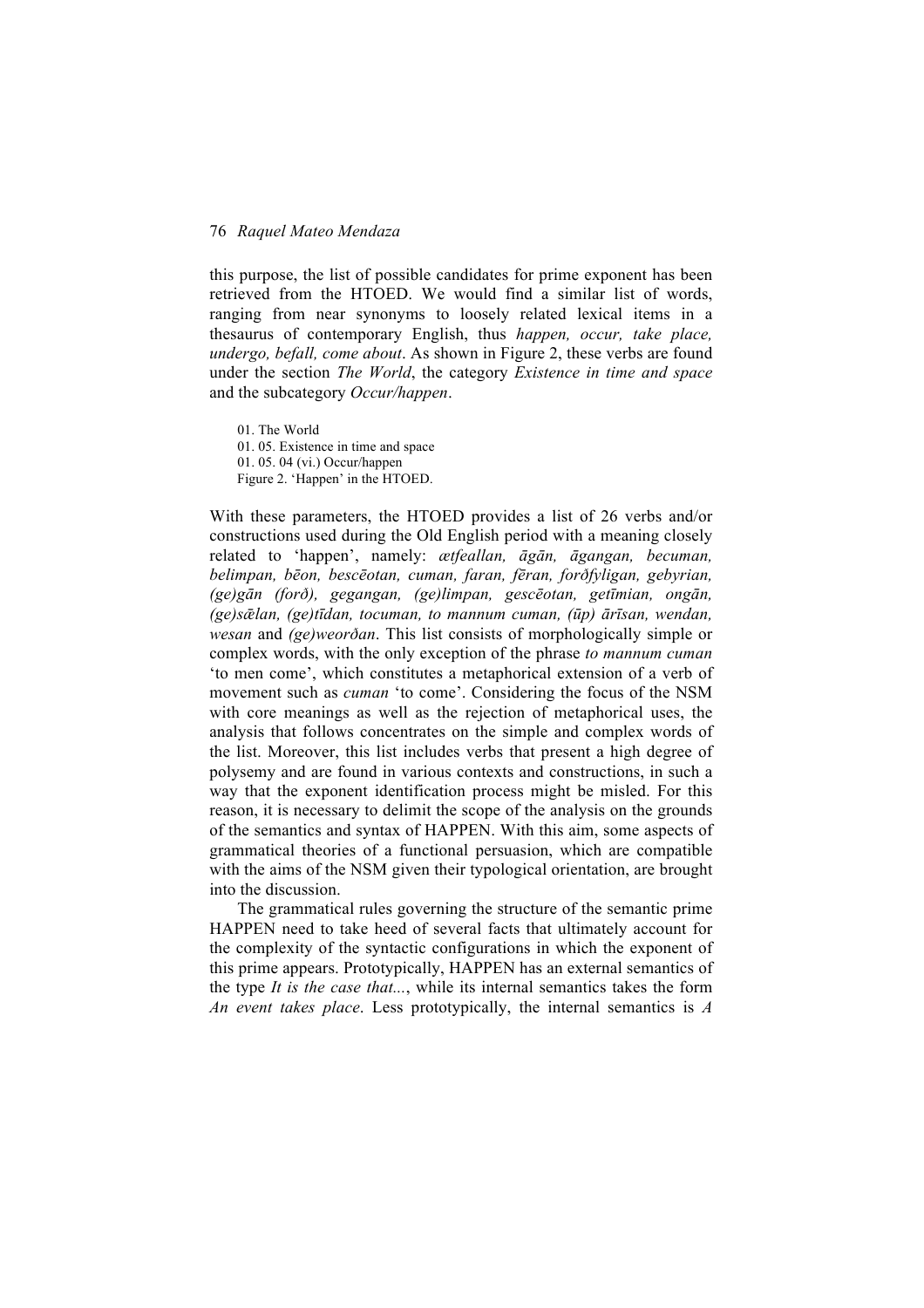*situation holds*. In terms of the taxonomy of basic semantic categories put forward by Lyons (1995: 325) and enlarged by Functional Grammar (Dik 1997a, 1997b), we are dealing with a state of affairs embedded in a propositional content. To consider the question from another angle, the semantic interpretation of verbal arguments made by Role and Reference Grammar (Foley and Van Valin 1984; Van Valin and LaPolla 1997; Van Valin 2005) is based on two generalized semantic macroroles called ACTOR and UNDERGOER. In an a-transitive predication there is no macrorole. In the case of HAPPEN, the main predication belongs to the latter type whereas the embedded predication prototypically qualifies as a macrorole-transitive one and, less prototypically, as a macroroleintransitive one. The syntax associated with this semantics clearly reflects the zero macrorole transitivity in selecting a semantically empty first argument in English and no first argument in Old English.

The description of the syntax and semantics of HAPPEN made above points to what has been referred to by previous work as *impersonal constructions*. The diachronic study of impersonal constructions includes the works by Van der Gaaf (1904), Mitchell (1985), Elmer (1981) and Visser (1984), among others, and the more recent research by Ogura (2002) and Möhlig-Falke (2009). Regarding the verb under analysis, the word *happen* was not introduced in the language until the 13th or 14th century (Van der Gaaf 1904: 17; Elmer 1981:132). For this reason, Van der Gaaf (1904) studies the verb *happen* from the Middle English period onwards and analyzes the evolution undergone by this verb from an impersonal to a personal construction. For their part, the works by Elmer (1981) and Möhlig-Falke (2012) focus on Old English words with the core meaning 'happen'. In a general view, Elmer (1981) proposes four different candidates, namely, *geweorðan, (ge)limpan, gebyrian* and *becuman*. However, *becuman* is removed from the list given that, although it conveys the meaning 'happen', it does not conform to the required semantic framework, since it is not used with sentential complements. In a further step of analysis, Elmer (1981) concludes that only *geweorðan* and *gelimpan* express 'happen' because *gebyrian* is closer to the members of the BEHOVE class both in terms of semantics and syntax. By elaborating on previous work, mainly Elmer (1981), Möhlig-Falke (2012) conducts her research only in verbs capable of impersonal use in Old English. Her detailed analysis devotes a section to verbs expressing the meaning 'happen'. In this section, Möhlig-Falke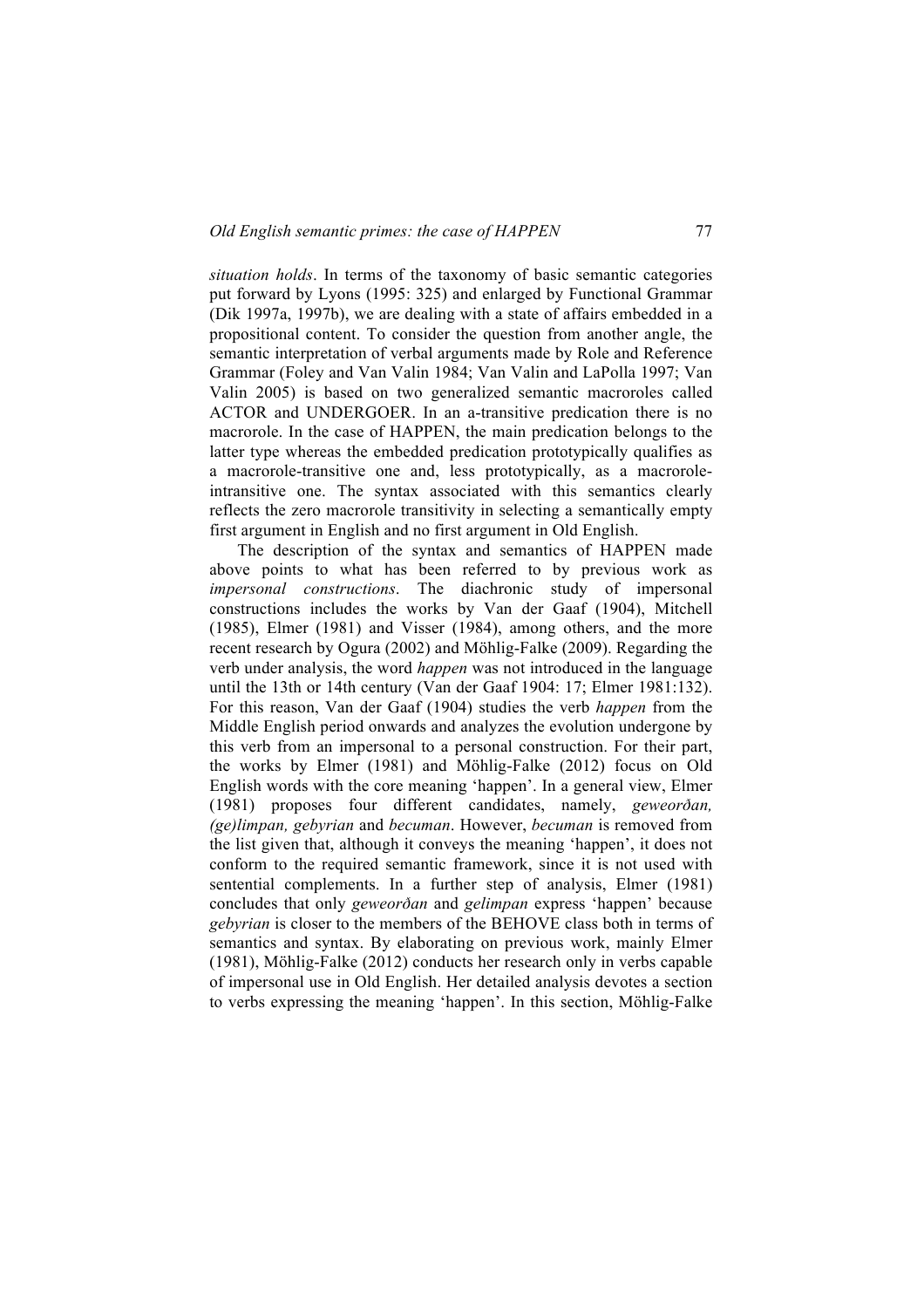(2012) identifies fourteen different verbs used to denote existential experience: *belimpan, (ge)limpan, gebelimpan, ālimpan, tōgelimpan, mislimpan, (ge)sǣlan, tōsǣlan, (ge)tīdan, mistīdan, getīmian, mistīmian, geweorðan* and *misweroðan.*

Against this background, the selection of the candidates for the present analysis is based on both the list proposed by Möhlig-Falke (2012) and the results retrieved from the HTOED. In order to delimit the scope of the research, only the verbs on which both sources agree will be taken into account. With these parameters, the list of candidates for prime exponent is reduced to six Old English verbs, namely, *belimpan*, *getīmian, (ge)limpan, (ge)sǣlan, (ge)tīdan* and *geweorðan.* It is worth mentioning that the unprefixed verb *weorðan* is excluded from the analysis because, as Möhlig-Falke (2009: 84) states, it is not found in impersonal use and, more importantly, it is not attested in the meaning of 'happen'. For this reason, only its complex counterpart, *geweorðan*, would be taken into consideration in our analysis.

## *3.2. The morphological criterion*

Once we have determined which verbs would be suitable candidates for the Old English exponent of the semantic prime HAPPEN, the next step is to examine them in the light of the cluster of criteria presented in the previous section. The morphological criterion, to begin with, requires that the prime exponent should be a source rather than a target of lexical derivation. To carry out this analysis it is also necessary to take other aspects into account, like the word formation processes involved in derivation as well as the categories of the targets of derivation. These aspects can only be accounted for by means of a morphological model geared to the paradigmatic axis. In the discussion of this part, the concept of lexical paradigm as consisting of a lexemic root and all the morphologically related items draws on Pounder (2000), while the paradigm as a set of patterns of morphological and semantic inheritance in Old English is based on Martín Arista (2011, 2012a, 2012b, 2013, 2014).

It follows from the lexical paradigms in Figures 3-8 that only *(ge)limpan* and *geweordan* are primitives of lexical derivation. Although *belimpan* is a strong verb like *(ge)limpan* and *geweordan*, it does not function as the base of derivation of its lexical paradigm, but rather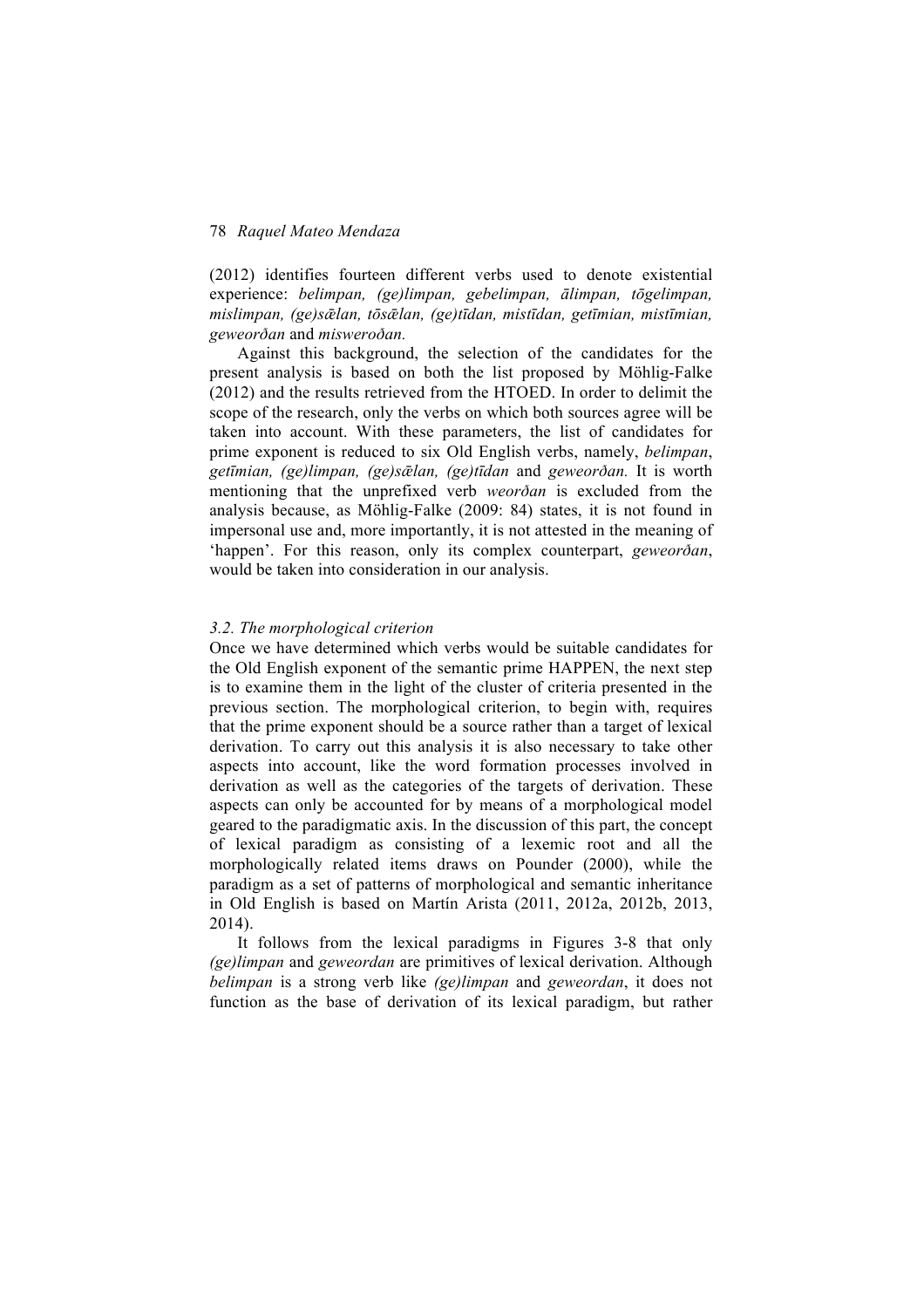constitutes a prefixal derivative of the primitive *(ge)limpan.* The case with the weak verbs *(ge)sǣlan*, *(ge)tīdan* and *getīmian* is comparable. Like *belimpan*, they represent targets rather than sources of lexical derivation. In this case, they are weak verbs derived, respectively, from the nouns *sǣl, tīd* and *tīma* by means of zero derivation. As such, they are recursive derivatives, that is, derived from already derived forms instead of the basic strong verb. On the semantic side, progressive divergence arises in the pattern given that some recursive derivatives may not not share the meaning 'happen'. For example, the meaning of *(ge)limpan* 'to happen, occur, take place, befall; to exist; to belong to, pertain, belong or be assigned to, to suit, befit; to come upon' is found in all its derivatives, as is the case with *gelimp* 'occurrence, event, outcome; fortune, lot; accident, misfortune, mishap' or *gelimplic* 'fit, suitable, seasonable; happening, fatal'. On the other hand, in the case of *(ge)tīdan,* it is the meaning conveyed by the noun *tīd* 'time, period, while, hour, season, age; proper time, opportunity' that is redundant in the rest of the derivatives, as in the noun *tīdðēnung* 'service performed at one of the seven canonical hours', whose meaning is not related to 'happen' but to 'time'.

| <b>Status</b>                | Category | Predicate    | Meaning                                                                                                                                                                                        |
|------------------------------|----------|--------------|------------------------------------------------------------------------------------------------------------------------------------------------------------------------------------------------|
| Primitive                    | verb     | (ge)limpan   | to happen, occur, take place, befall; to<br>exist; to be made or produced; to<br>belong to, pertain, belong or be<br>assigned to, fall to; to affect, concern;<br>to suit, befit; to come upon |
| Zero<br>derived <sup>3</sup> | noun     | belimp       | occurrence, event, affair, case                                                                                                                                                                |
| Prefixed                     | verb     | (ge)belimpan | to happen, occur, befall; to concern,<br>regard; to belong to; to conduce to; to<br>befit; to appertain                                                                                        |
| Prefixed                     | verb     | tōbelimpan   | to belong, behove                                                                                                                                                                              |

Figure 3. *Belimpan* (strong verb IIIa) in its lexical paradigm.

<sup>&</sup>lt;sup>3</sup> The term *zero derived* is used in this context to make reference to a derivational process whereby a derivative is obtained without the intervention of purely derivational morphemes. It can be of two types, morphemic (when a inflectional morpheme indicates the recategorization, as in *bearce* 'barking' < *beorcan* 'to bark') and non morphemic (if the ending of the nominative of the derivative is zero, as in *blinn* 'cessation' < *blinnan* 'to cease'). For more information, see Martín Arista (fc.).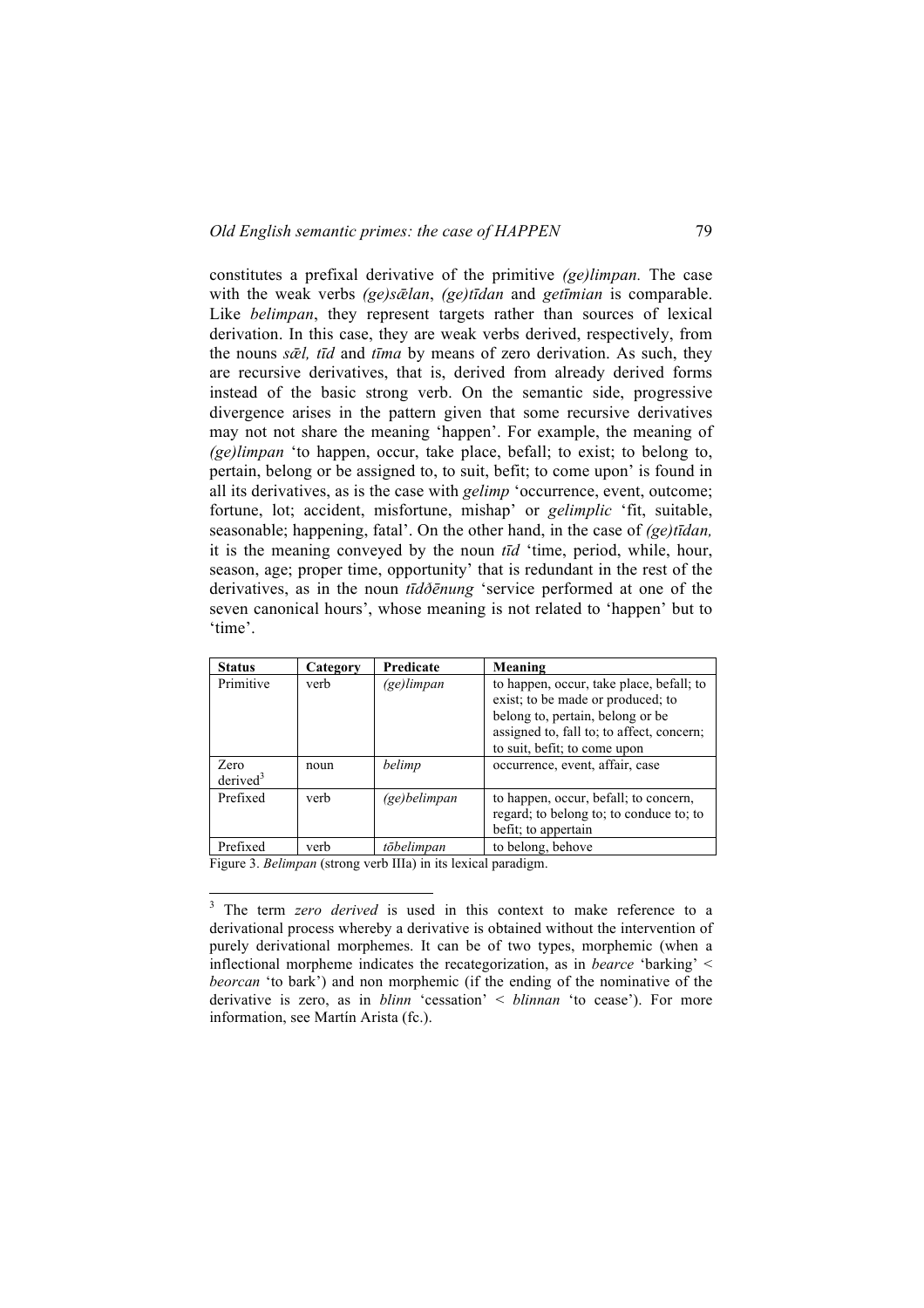| <b>Status</b> | Category | Predicate | Meaning                                                                                                                                                                                                                                                |
|---------------|----------|-----------|--------------------------------------------------------------------------------------------------------------------------------------------------------------------------------------------------------------------------------------------------------|
| Primitive     | noun     | tīma      | time, period, space of time, hour<br>lifetime; time, condition of things;<br>fixed or appointed time; favourable<br>time, opportunity; season of the year;<br>age of the world; metrical unit; time of<br>pronouncing a syllable (grammatical<br>term) |
| Zero derived  | verb     | getīmian  | to happen, befall, fall out                                                                                                                                                                                                                            |
| Prefixed      | verb     | mistīmian | to happen amiss                                                                                                                                                                                                                                        |

Figure 4. *Getīmian* (weak verb) in its lexical paradigm.

Apart from the status of the verbs under analysis, there are also quantitative and qualitative differences between the candidates that bear on derivational morphology. On the one hand, the paradigms of the verbs *belimpan, (ge)sǣlan*, *(ge)tīdan* and *getīmian* show no more than four derivatives, whereas the verb *geweorðan* presents 10 different derivatives. It is remarkable at this point that, although *geweorðan* is considered a primitive of lexical derivation, most of the derived words displayed in its paradigm are second-generation derivatives based on the verb *forweorðan* 'to vanish; to become nothing, perish, pass away, die; to deteriorate, sicken' and thus, they convey the meaning of the prefixed verb. For this reason, the counting of derivatives for *geweorðan* could be reduced to *forweorðan* and *misweorðan,* since only these two words can be considered direct derivatives of the primitive. On the other hand, the verb *(ge)limpan* stands out from the rest since it functions as the base of derivation or compounding of 20 different words. Furthermore, the latter is the only candidate that give rise to words belonging to all the major lexical classes (noun, verb, adjective and adverb) and all the wordformation processes of Old English (suffixation, prefixation, zero derivation and compounding) are present in its paradigm.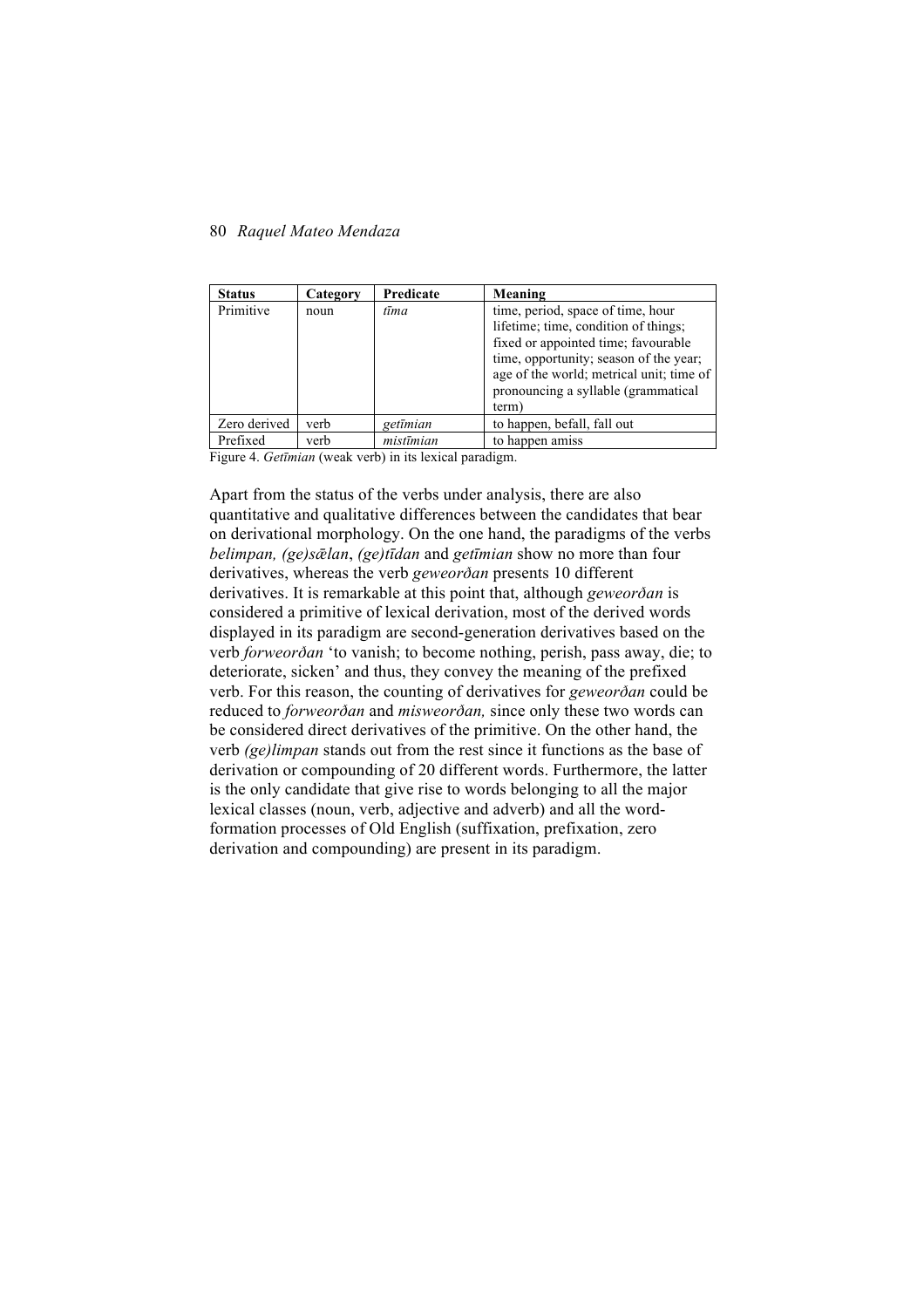| <b>Status</b> | Category  | Predicate      | Meaning                                   |
|---------------|-----------|----------------|-------------------------------------------|
| Primitive     | verb      | $(ge)$ limpan  | to happen, occur, take place, befall; to  |
|               |           |                | exist; to be made or produced; to         |
|               |           |                | belong to, pertain, belong or be          |
|               |           |                | assigned to, fall to; to affect, concern; |
|               |           |                | to suit, befit; to come upon              |
| Prefixed      | verb      | ālimpan        | to happen, occur, befall                  |
| Prefixed      | verb      | ætlimpan       | to fall away; to escape; to be lost       |
| Zero derived  | noun      | belimp         | occurrence, event, affair, case           |
| Prefixed      | verb      | (ge)belimpan   | to happen, occur, befall; to concern,     |
|               |           |                | regard; to belong to; to conduce to; to   |
|               |           |                | befit; to appertain                       |
| Suffixed      | adjective | $(ge)$ limpful | fit, suitable, convenient                 |
| Suffixed      | adverb    | (ge)limplīce   | fitly, conveniently, suitably,            |
|               |           |                | opportunely, seasonably; rightly,         |
|               |           |                | properly                                  |
| Zero derived  | noun      | gelimp         | occurrence, event, outcome; fortune,      |
|               |           |                | lot; accident, misfortune, mishap         |
| Suffixed      | adjective | gelimplic      | fit, suitable, seasonable; happening,     |
|               |           |                | fatal                                     |
| Suffixed      | noun      | gelimplicnes   | opportunity, occasion                     |
| Suffixed      | adjective | gelumpenlic    | occasional, accidental; suitable,         |
|               |           |                | opportune                                 |
| Suffixed      | verb      | limplæcan      | to unite, connect                         |
| Prefixed      | noun      | misgelimp      | mishap, misfortune, misadventure          |
| Zero derived  | noun      | mislimp        | mishap, misfortune                        |
| Prefixed      | verb      | mislimpan      | to go wrong, turn out unfortunately       |
| Prefixed      | verb      | tōbelimpan     | to belong, behove                         |
| Prefixed      | noun      | unbelimp       | mishap, misfortune, mischance,            |
|               |           |                | accident                                  |
| Prefixed      | noun      | ungelimp       | mishap, misfortune                        |
| Suffixed      | adverb    | ungelimplīce   | unseasonably; unhappily                   |
| Prefixed      | adjective | ungelimplic    | inconvenient, unfortunate; disastrous;    |
|               |           |                | abnormal; unreasonable;                   |
|               |           |                | unseasonable; unhappy                     |
| Compound      | noun      | wēasgelimp     | chance occurrence, accident               |

Figure 5. The lexical paradigm of the primitive *(ge)limpan* (strong verb IIIa).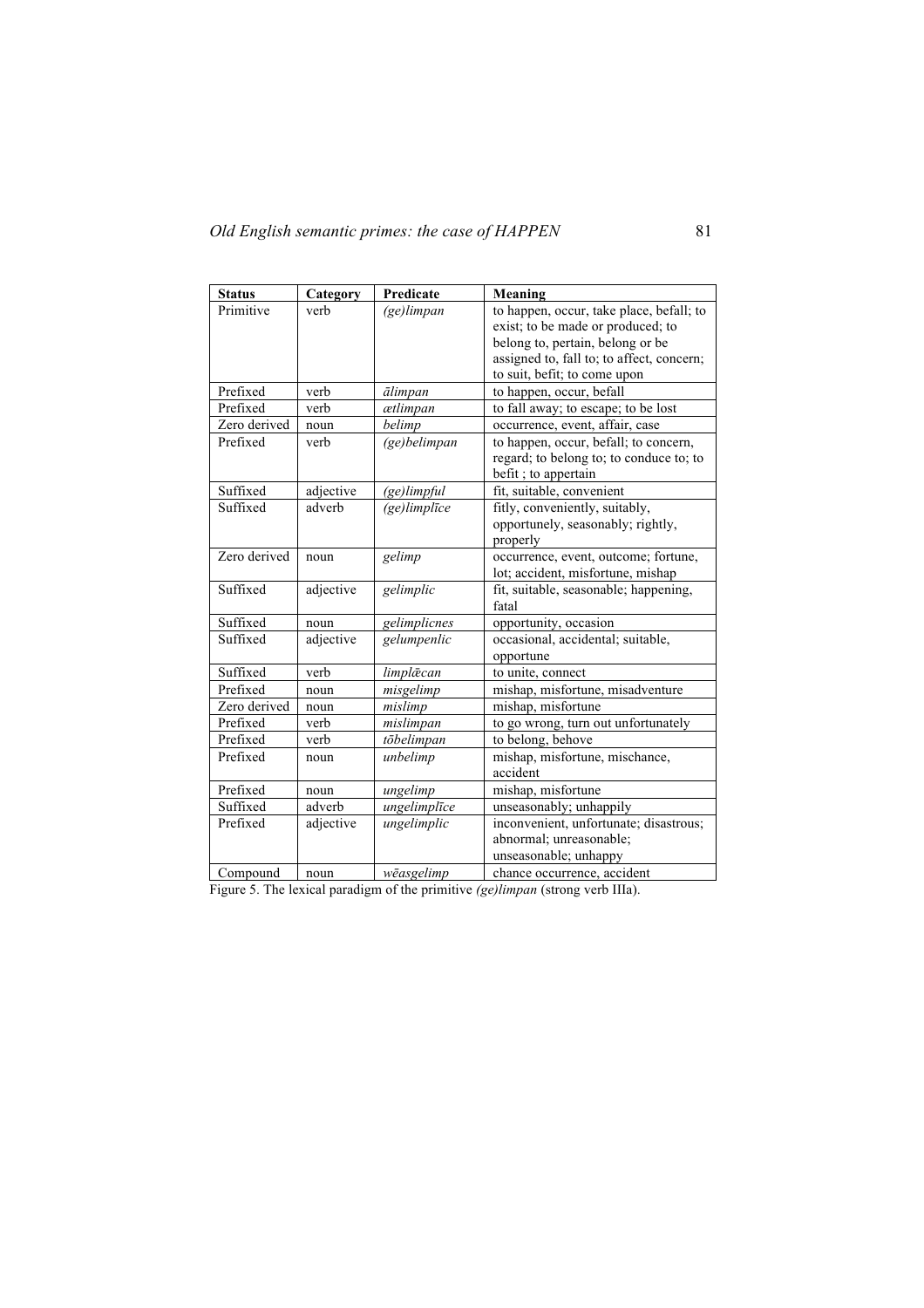| <b>Status</b> | Category | Predicate                  | Meaning                                                                                                                   |
|---------------|----------|----------------------------|---------------------------------------------------------------------------------------------------------------------------|
| Primitive     | noun     | sæl                        | time, season; opportunity, occasion;<br>condition, circumstance, position;<br>prosperity, good fortune; happiness,<br>10V |
| Zero derived  | verb     | (ge)sælan                  | to happen, take place, betide; to<br>succeed                                                                              |
| Suffixed      | noun     | $(ge)s\bar{\alpha}l\delta$ | fortune, hap; happiness, joy, felicity;<br>prosperity, wealth, blessing, good<br>fortune, good advantage; event           |
| Suffixed      | noun     | gesælnes                   | occurrence, event, hap, chance                                                                                            |
| Prefixed      | verb     | tōsælan                    | to be unsuccessful, fail; to lack; to<br>want; to happen amiss                                                            |

Figure 6. *(ge)s* $\bar{\alpha}$ *lan* (weak verb) in its lexical paradigm.

| <b>Status</b> | Category | Predicate          | Meaning                                  |
|---------------|----------|--------------------|------------------------------------------|
| Primitive     | noun     | tīd                | time, period, while, hour, season, age;  |
|               |          |                    | proper time, opportunity; feast-day,     |
|               |          |                    | festival, anniversary; canonical hour or |
|               |          |                    | service; time, condition of things;      |
|               |          |                    | tense (grammatical term)                 |
| Zero derived  | verb     | $(ge)t\bar{t}$ dan | to happen, betide, befall; to fall to    |
|               |          |                    | (one's lot)                              |
| Compound      | noun     | tīdðēnung          | service performed at one of the seven    |
|               |          |                    | canonical hours                          |
| Suffixed      | noun     | tīdung             | event, news, tidings                     |

Figure 7. *(ge)tīdan* (weak verb) in its lexical paradigm.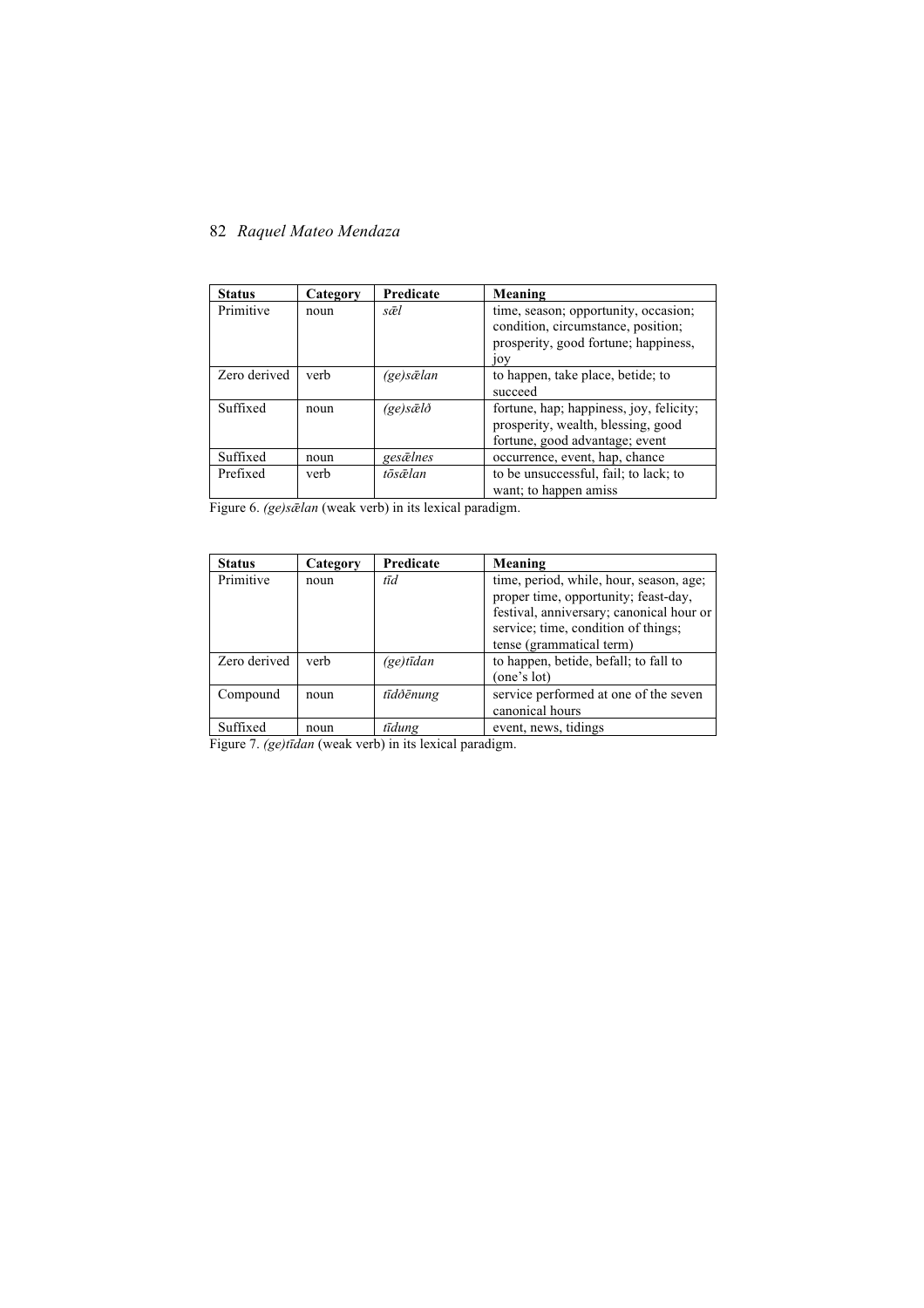| <b>Status</b> | Category  | Predicate      | Meaning                                 |
|---------------|-----------|----------------|-----------------------------------------|
| Primitive     | verb      | (ge)weorðan    | to be, become, be done, be made,        |
|               |           |                | come to be, turn to, turn into; to      |
|               |           |                | come, get; to happen, take place,       |
|               |           |                | come to pass, befall, arise, settle; to |
|               |           |                | get on with, please, agree; think of,   |
|               |           |                | occur to; to grow                       |
| Prefixed      | verb      | forweorðan     | to vanish; to become nothing, perish,   |
|               |           |                | pass away, die; to deteriorate, sicken  |
| Suffixed      | noun      | forwordenes    | failure, coming to nothing, perishing,  |
|               |           |                | ruin, destruction                       |
| Suffixed      | adjective | forwordenlic   | perishable, damnable; perishing         |
| Zero derived  | noun      | forwyrd        | loss, perdition, fall, damage, ruin,    |
|               |           |                | destruction, death                      |
| Zero derived  | verb      | forwyrdan      | to corrupt, destroy                     |
| Suffixed      | adjective | forwyrdendlic  | perishable                              |
| Prefixed      | verb      | misweorðan     | to turn out amiss                       |
| Prefixed      | noun      | onforwyrd      | destruction                             |
| Prefixed      | adjective | unforwordenlic | undecayed, uncorrupt                    |
| Prefixed      | adjective | unforwyrded    | undecayed, unspoilt                     |

Figure 8. The lexical paradigm of the primitive *geweorðan* (strong verb IIIb).

To sum up, in terms of status, the verbs *(ge)limpan* and *geweorðan*  can be considered suitable exponents for the semantic prime HAPPEN since both of them are primitive verbs, as opposed to the rest of the candidates. However, *(ge)limpan* is the only candidate that satisfies the requirements of the morphological criterion since, along with its primitive status, it produces the highest number of derivatives of all major lexical categories by means of the most significant word-formation processes in Old English.

#### *3.3. The textual criterion*

Regarding the textual criterion, the frequency of the verbs under analysis will be analysed from two different perspectives, including, the number of textual tokens (total number of occurrences of all inflectional forms of each verb) and textual types (the different inflectional forms for each verb found in the corpus), in contradistinction to the pure type, which refers to the lemmatised form and functions as reference form for each verb. As an example, *gelimpan* functions as reference form of the inflected forms *gelimpe*, *gelimpeð*, *gelimpað*, *gelimp,* etc. With this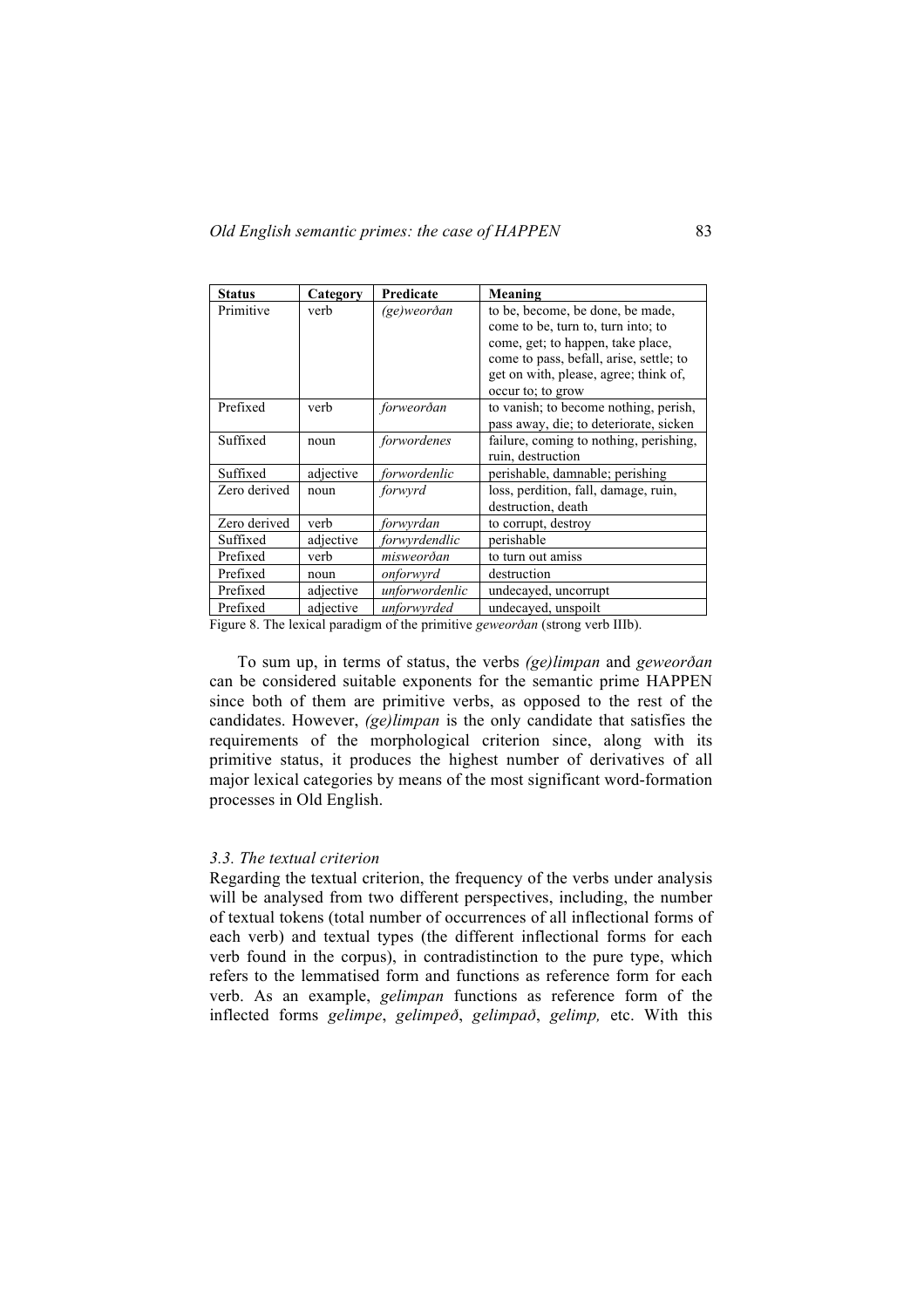information, the textual criterion stipulates that the higher the number of textual types and textual tokens, the more suitable for prime exponent the candidate will be. From the data retrieved from the DOEC, we obtain the results displayed in Table 1.

| <b>Type</b> | <b>Occurrences</b>                                                                                                                                                                                                                                                                                                                                                                                                                                                                                                                                                                                                                                                                                                                                                                                                                                                                                                                                                                                           | <b>Textual</b> | <b>Textual</b> |
|-------------|--------------------------------------------------------------------------------------------------------------------------------------------------------------------------------------------------------------------------------------------------------------------------------------------------------------------------------------------------------------------------------------------------------------------------------------------------------------------------------------------------------------------------------------------------------------------------------------------------------------------------------------------------------------------------------------------------------------------------------------------------------------------------------------------------------------------------------------------------------------------------------------------------------------------------------------------------------------------------------------------------------------|----------------|----------------|
|             |                                                                                                                                                                                                                                                                                                                                                                                                                                                                                                                                                                                                                                                                                                                                                                                                                                                                                                                                                                                                              | types          | tokens         |
| geweorðan   | gewearð (197), gewurðe (78), gewyrð (74),<br>geweorðe (61), gewurðan (59), geweorðan<br>(46), gewurpe (24), geweorpan (22), gewyrðe<br>$(18)$ , gewyrbe $(18)$ , geweorðad $(17)$ , geweorbe<br>$(17)$ , gewarð $(16)$ , geweorðeð $(15)$ , gewearb<br>(15), geweordode (13), geweord $\delta$ ad (13),<br>gewurbað (8), gewurban (8), gewurðað (7),<br>gewyrðeð (7), gewyrþan (7), geweorþad (7),<br>gewurðode (7), gewurðen (6), gewurða $p(6)$ ,<br>gewurð (5), gewurðad (5), geweorbeð (5),<br>geweorðeb (5), gewurðon (5), gewurðeð (5),<br>gewyrðan (5), gewærð (4), geweorð (4),<br>gewiorðan (3), geweorþað (3), gewyrþað (3),<br>geweorbeb (3), geweorbode (3), gewurbad (3),<br>geweorða (2), giwarð (2), gewurbode (2),<br>gewyr $p(2)$ , gewir $\delta(2)$ , geweor $\delta$ æd (1),<br>geweorðab (1), geweorðen (1), gewerð (1),<br>gewiorða $p(1)$ , gewiorðeð (1), geweor $p(1)$ ,<br>geweorbab (1), geweorben (1), gewyrbab (1),<br>gewurbon (1). gewirðe (1), gewurðæ (1),<br>gewyrðode (1) | 60             | 851            |
| (ge)limpan  | gelamp (477), gelimpe (58), gelumpe (42),<br>gelimpð (36), gelimpeð (31), gelumpon (23),<br>gelimpan (20), gelimpeb (17), gelumpen (16),<br>gelimpað (14), gelimp (13), limpð (4), limpeð<br>$(4)$ , lamp $(4)$ , gelimpa $(3)$ , gilamp $(3)$ , limpe<br>(3), gelimph (2), limpende (2), limpað (2),<br>gelampt (1), gelimpæð (1), gelimpaþ (1),<br>gilimpe (1), gelimpat (1), limpa (1), limpeb (1),<br>lumpe $(1)$ , limpan $(1)$ , gelump $\delta(1)$                                                                                                                                                                                                                                                                                                                                                                                                                                                                                                                                                    | 30             | 584            |
|             | to be continued]                                                                                                                                                                                                                                                                                                                                                                                                                                                                                                                                                                                                                                                                                                                                                                                                                                                                                                                                                                                             |                |                |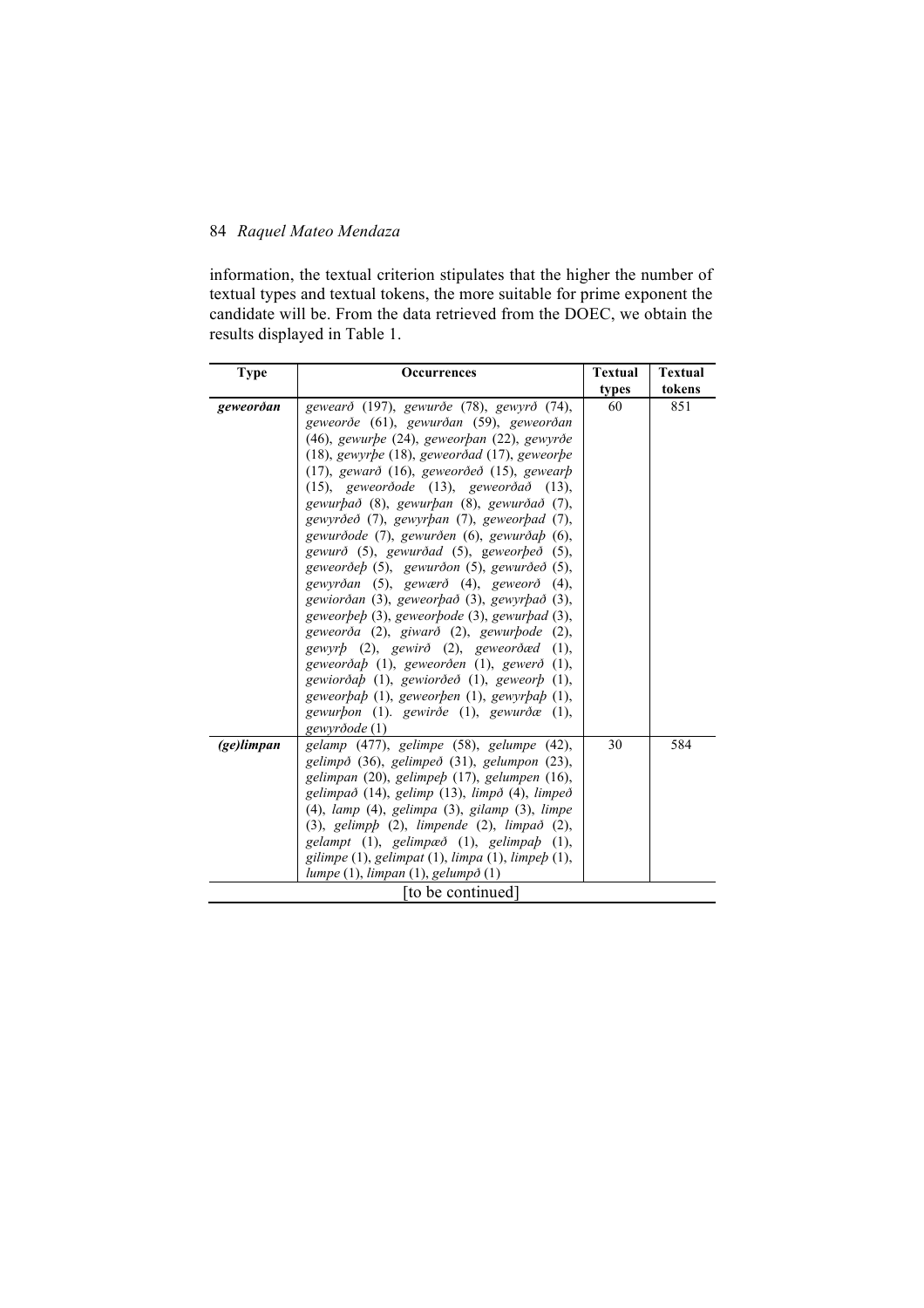| belimpan     | belimpð (67), belimpað (62), belimpe (28),                      | 29 | 244 |
|--------------|-----------------------------------------------------------------|----|-----|
|              | belimpeð $(14)$ , belamp $(11)$ , belumpon $(10)$ ,             |    |     |
|              | belimpan (7), belumpe (6), belimp<br>$(3)$ .                    |    |     |
|              | belimpum $(3)$ , belimp $p(3)$ , belimpende $(3)$ ,             |    |     |
|              | belimpa $p(3)$ , belimpe $p(3)$ , belimpae $\delta(2)$ ,        |    |     |
|              | bilimpe $(2)$ , belumpen $(2)$ , belimpo $\delta$ $(2)$ ,       |    |     |
|              | belimpendum (2), bilimpað (2), belimpedum                       |    |     |
|              | $(1)$ , belimpas $(1)$ , bilimpaed $(1)$ , belimpet $(1)$ ,     |    |     |
|              | bælimpað $(1)$ , belimped $(1)$ , belimpað $(1)$ ,              |    |     |
|              | bilimp $\delta(1)$ , belimpu $(1)$                              |    |     |
| (ge)sælan    | sæle $(38)$ , gesælde $(13)$ , sælde $(9)$ , sæles $(7)$ ,      | 15 | 96  |
|              | gesæle (6), sælen (4), gesæled (4), sælen (4),                  |    |     |
|              | sælan $(3)$ , gesælan $(3)$ , sælest $(1)$ , sældest $(1)$ ,    |    |     |
|              | sældon $(1)$ , sæleð $(1)$ , sælende $(1)$                      |    |     |
| getīmian     | getimode (31), getimað (30), getimian (4),                      | 7  | 69  |
|              | getimia $\delta$ (1), getime $\delta$ (1), getimod (1), getimad |    |     |
|              | T)                                                              |    |     |
| $(ge)$ tīdan | getyde $(15)$ , tidan $(9)$ , getide $(3)$ , getidan $(1)$ ,    | 7  | 31  |
|              | getid $(1)$ , tidon $(1)$ , getydum $(1)$                       |    |     |

Table 1. Occurrences of the verbs under analysis found in the DOEC.

At first sight, the analysis resulting from the number of occurrences per verb suggests that the strong verbs are more frequent in Old English texts than the weak verbs, both in terms of textual types and textual tokens. The weak verbs *(ge)sǣlan, (ge)tīdan* and *getīmian* present less than a hundred textual tokens, the verb *(ge)tīdan* being the less frequently used verb with only 31 occurrences in the corpus. Concerning the counting of textual types, although none of the verbs involved in the analysis displays more than one hundred textual types, weak verbs occupy the lower positions in the inventory presented in Table 1. On the contrary, the strong verbs *belimpan, (ge)limpan* and *geweorðan* score higher, although the data should be taken with caution. The verbs *belimpan* and *(ge)limpan* are found in middle position with a similar number of textual types, around 30 different derivatives in the corpus. However, in terms of textual tokens the figures differ significantly. Whereas *(ge)limpan* shows 584 occurrences, the derived form *belimpan* hardly displays a half of the occurrences of its primitive form. These figures are harder to interpret if the number of types and tokens are counted for the verb *geweorðan.* This verb shows 60 different types with a total of 851 occurrences or textual tokens altogether. This means that this verb doubles the results presented by the verb *(ge)limpan*, and, therefore, might be considered the best candidate for prime exponent. This is not the case, however. The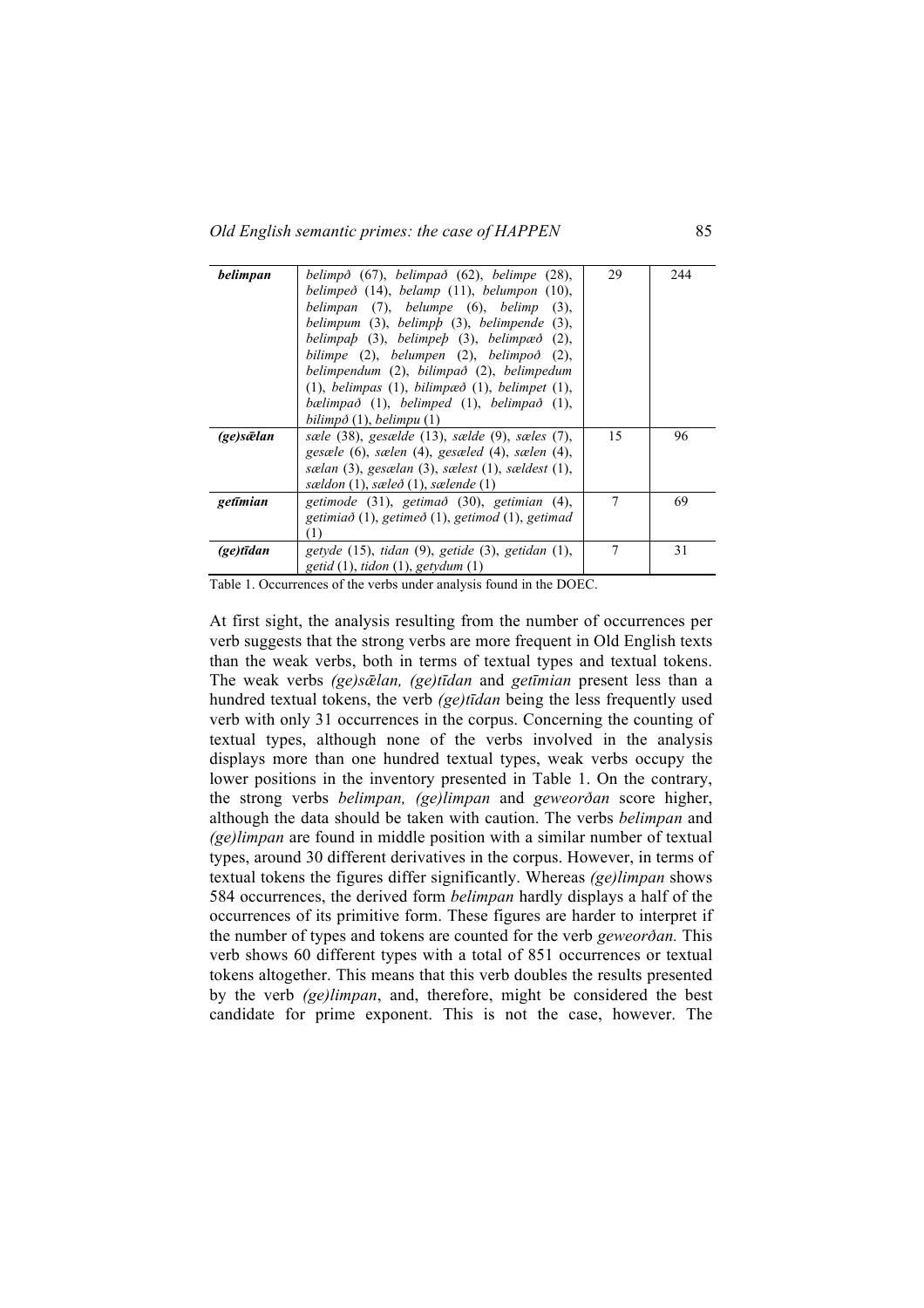application of the textual criterion is the more reliable the less polysemous a lexical item is. Considering the degree of polysemy of the verbs under scrutiny and, above all, the polysemy of *geweorðan,* it is advisable to consider the results of the application of the textual criterion subservient to the other criteria (see discussion below).

#### *3.4. The semantic and syntactic criteria*

As in previous studies in Old English semantic primes (Mateo Mendaza 2013), the semantic and syntactic criteria will be discussed together. This decision is motivated by the fact that, in some cases, the syntax of a verb is affected by the different meanings it may convey.

Concerning the semantics of the verb 'happen', this verb denotes the occurrence of an event (Levin 1993) This central meaning is found in all our candidates, although most of them enjoy a considerable degree of polysemy. The semantic frame given for 'happen' involves an Experiencer, that could be absent, and the Experienced, expressed by a clausal complement or a nominative noun phrase (Möhlig-Falke 2012), usually accompanied by a time referent and/or, less frequently, a place referent. This prototypical frame is found for all the verbs under analysis, although the polysemic verbs *(ge)limpan*, *belimpan*, and *geweorðan* can also be found within other semantic frames depending on the meaning selected. Regarding *(ge)limpan* and *belimpan*, these verbs are found in three semantic frames, namely, that of 'to happen, befall', 'to belong to, befit' and 'to concern, grieve'. On the other hand, the verb *geweorðan* appears in five different semantic frames expressing the various meanings that this verb can convey. These meanings include that of 'to turn, revolve', 'to become', 'to come together' and 'to come to an agreement', and, of course, that of 'happen' (see Figure 9). A first look at these verbs would suggest that polysemic verbs would diverge from the prototype since the different meanings found for these verbs may alter the results obtained from the textual criterion, as thus, these words wouldn't make good candidates for prime exponent. However, it has to be noted that the semantic and syntactic criteria have some points of contact. In this sense, although some of the candidates are monosemic, and thus they should be preferred over polysemic verbs, their syntax does not conform to the prototype. Conversely, some of the requirements of the syntactic criterion are found for those verbs that show more than one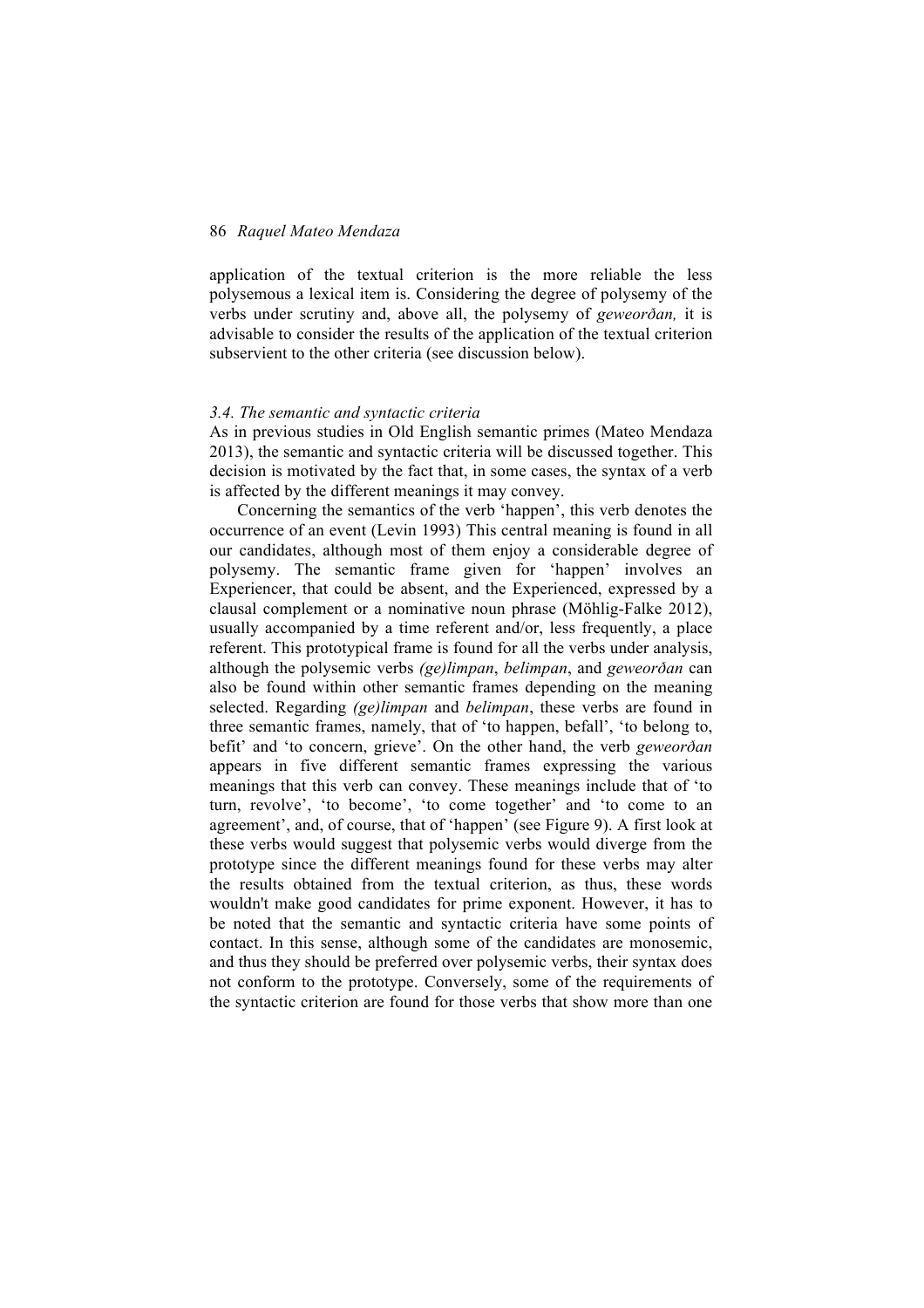semantic frame. As it is demonstrated by the literature focused on the selection of exponents for certain semantic primes (Goddard 2002), there are many cases in which exponents of different languages display more than one meaning. For these cases, it is vital to highlight that only one of the meanings displayed by that word is selected to be part of the NSM theory. Therefore, the polysemic verbs presented in this study can also be considered suitable candidates for prime exponent if, apart from the semantic requirements, they also concur with what is stipulated by the syntax of the semantic prime under analysis.

Turning to the strictly syntactic part of the question, although 'happen' can partake in different syntactic constructions, it is considered an impersonal verb (van der Gaaf 1904; Elmer 1981, Mitchell 1985, Wierzbicka 1996; Möhlig-Falke 2012). In Old English, impersonal constructions are characterised by the lack of an explicit subject (for this reason impersonal constructions are sometimes referred to as *subjectless*) and a predicate verb marked for third person singular. This prototypical construction is labelled as *impersonal-zero* pattern in Möhlig-Falke's (2012) framework. Nevertheless, these impersonal constructions can be found in alternative formations where the grammatical subject can be encoded and the first argument appears in accusative or dative, the socalled *impersonal acc/dat* pattern (Möhlig Falke 2012: 6; Mitchell 1985: 429). Indeed, this construction can also display a second argument in genitive case, a prepositional phrase or a clausal complement. Still other possibility is the impersonal construction with the formal subject *hit* 'it' (Wahlén 1925 in Mitchell 1985: 429), since the verb is inflected for the third person of the singular number. Considering that there are instances of all the verbs under analysis with the *impersonal acc/dat* pattern and the the pronoun *hit* as subject, this cannot be considered a decisive factor for prime selection. Put in these terms, only the verbs *geweorðan, gelimpan, belimpan* and *getīmian* are found within the prototypical *impersonal zero* pattern. Nevertheless, in the case of *geweorðan* and *belimpan,* this pattern is not exclusive to the meaning 'happen' but it is also found with other senses attached to these verbs. It is meaningexclusive for the verbs *gelimpan* and *getīmian*, however, whereas the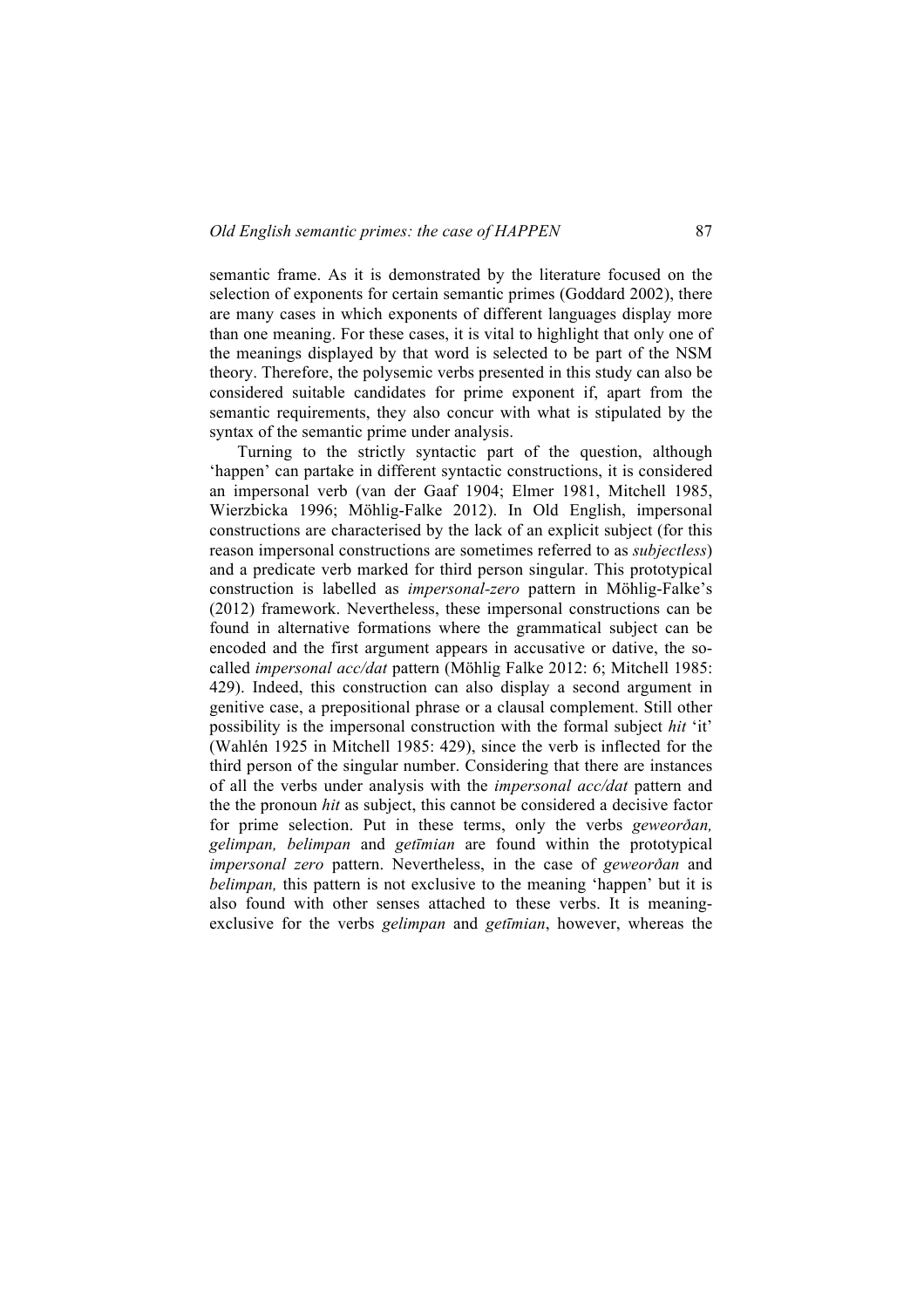former displays around one hundred occurrences with this pattern, the latter shows just one occurrence in the Corpus.<sup>4</sup>

As already mentioned in section 2, the syntactic criterion also gives priority to those candidates with the widest choice of complementation patterns. In this sense, the verb *gelimpan* stands out from the rest of the verbs since it displays ten syntactic patterns, including both personal and impersonal. It is closely followed by the verbs *getīmian* and *geweorðan*, which appear in eight syntactic patterns. A qualitative difference arises with the verb *geweorðan*: in the cases of *gelimpan* and *getīmian* their patterns are restricted to one meaning, whereas the patterns presented by *geweorðan* are also found for other uses of this highly polysemic verb (See Figure 9).

| Predicate | <b>Lexical fields</b>   | Syntactic patterns (happen)          |  |  |
|-----------|-------------------------|--------------------------------------|--|--|
| limpan    | (a) to happen, befall   | Personal with two arguments          |  |  |
|           | (b) to belong to, befit | Impersonal acc/dat <sup>*</sup>      |  |  |
|           | (c) to concern, grieve  | Hit extraposition                    |  |  |
| gelimpan  | (a) to happen, befall   | Personal with a single argument      |  |  |
|           | (b) to belong to, befit | Personal with two arguments          |  |  |
|           | (c) to concern, grieve  | Referring hit <sup>*</sup>           |  |  |
|           |                         | Referring demonstrative or interrog. |  |  |
|           |                         | pronoun                              |  |  |
|           |                         | Impersonal acc/dat                   |  |  |
|           |                         | Impersonal zero*                     |  |  |
|           |                         | Impersonal passive <sup>®</sup>      |  |  |
|           |                         | Personal passive*                    |  |  |
|           |                         | Hit extraposition <sup>7</sup>       |  |  |
|           |                         | Extraposition of a demonstrative     |  |  |
|           |                         | pronoun                              |  |  |
| belimpan  | (a) to happen, befall   | Personal with a single argument      |  |  |
|           | (b) to belong to, befit | Personal with two arguments          |  |  |
|           | (c) to concern, grieve  | Impersonal acc/dat                   |  |  |
|           |                         | Impersonal zero                      |  |  |
|           |                         | Hit extraposition                    |  |  |
|           |                         |                                      |  |  |
|           | to be continued]        |                                      |  |  |

 <sup>4</sup> See Möhlig-Falke's (2012) Appendices A and B for detailed information on impersonal-zero frequencies and examples of different syntactic patterns per verb.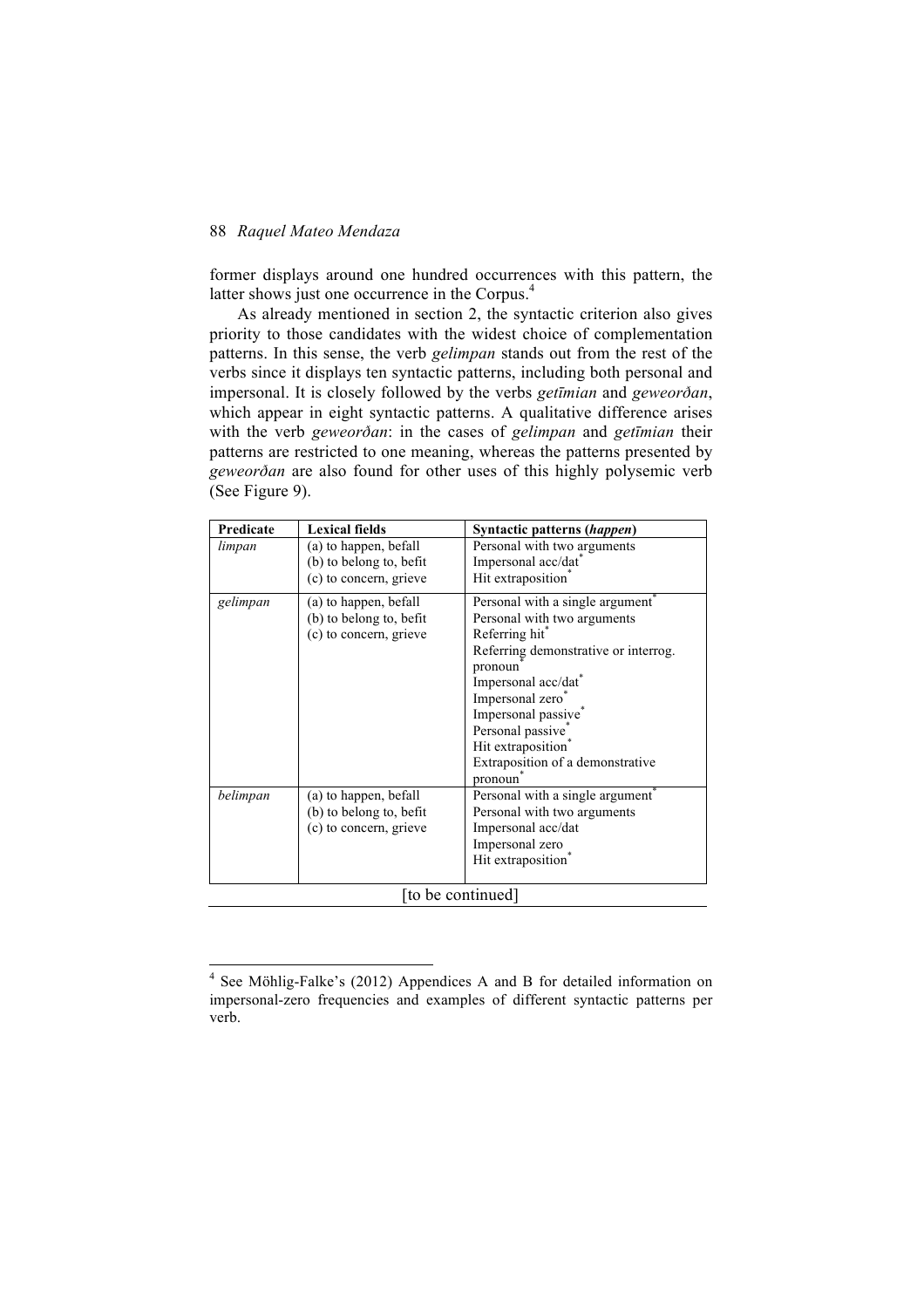| sælan     | to happen, succeed   | Personal with two arguments (dat/nom)     |  |
|-----------|----------------------|-------------------------------------------|--|
| gesælan   | to happen, succeed   | Personal with a single argument           |  |
|           |                      | Referring demonstrative pronoun           |  |
|           |                      | Impersonal acc/dat                        |  |
|           |                      | Hit extraposition                         |  |
|           |                      | Extraposition of a demonstrative          |  |
|           |                      | pronoun                                   |  |
| tīdan     | to betide, happen    | Referring hwaet                           |  |
|           |                      | Impersonal acc/dat                        |  |
|           |                      | Hit-extraposition                         |  |
| getīdan   | to betide, happen    | Personal with two arguments               |  |
|           |                      | Referring hwaet                           |  |
|           |                      | Impersonal acc/dat                        |  |
| getīmian  | to happen, befall    | Personal with a single argument           |  |
|           |                      | Personal with two arguments               |  |
|           |                      | Referring hit                             |  |
|           |                      | Referring demonstrative or interrog.      |  |
|           |                      | pronoun                                   |  |
|           |                      | Impersonal acc/dat                        |  |
|           |                      | Impersonal zero                           |  |
|           |                      | Hit extraposition                         |  |
|           |                      | Extraposition of a demonstrative          |  |
|           |                      | pronoun                                   |  |
| geweorðan | (a) to turn, revolve | Personal with two arguments               |  |
|           | (b) to become        | Referring hit <sup>®</sup>                |  |
|           | (c) to happen, occur | Referring demonstrative, indef. or        |  |
|           | (d) to come together | interrog. pronouns                        |  |
|           | (e) to come to an    | Impersonal acc/dat                        |  |
|           | agreement            | Impersonal zero                           |  |
|           |                      | Hit extraposition <sup>7</sup>            |  |
|           |                      | Extraposition of a demonstr. or interrog. |  |
|           |                      | pronoun                                   |  |
|           |                      | Plusperfect verb form, personal uses      |  |

Figure 9. Summary of meaning/semantic frames and syntactic patterns for 'happen' as found in Möhlig-Falke  $(2012)^{\overline{5}}$ 

After the analysis of the semantics and syntax of the different candidates for prime exponent, the semantic-syntactic criterion indicates that the complex form *gelimpan* should be selected as the Old English exponent for the semantic prime HAPPEN since it conforms to the

 <sup>5</sup> For verbs found in more than one lexical field, the syntactic patterns marked with \* are exclusive to the lexical field 'happen'.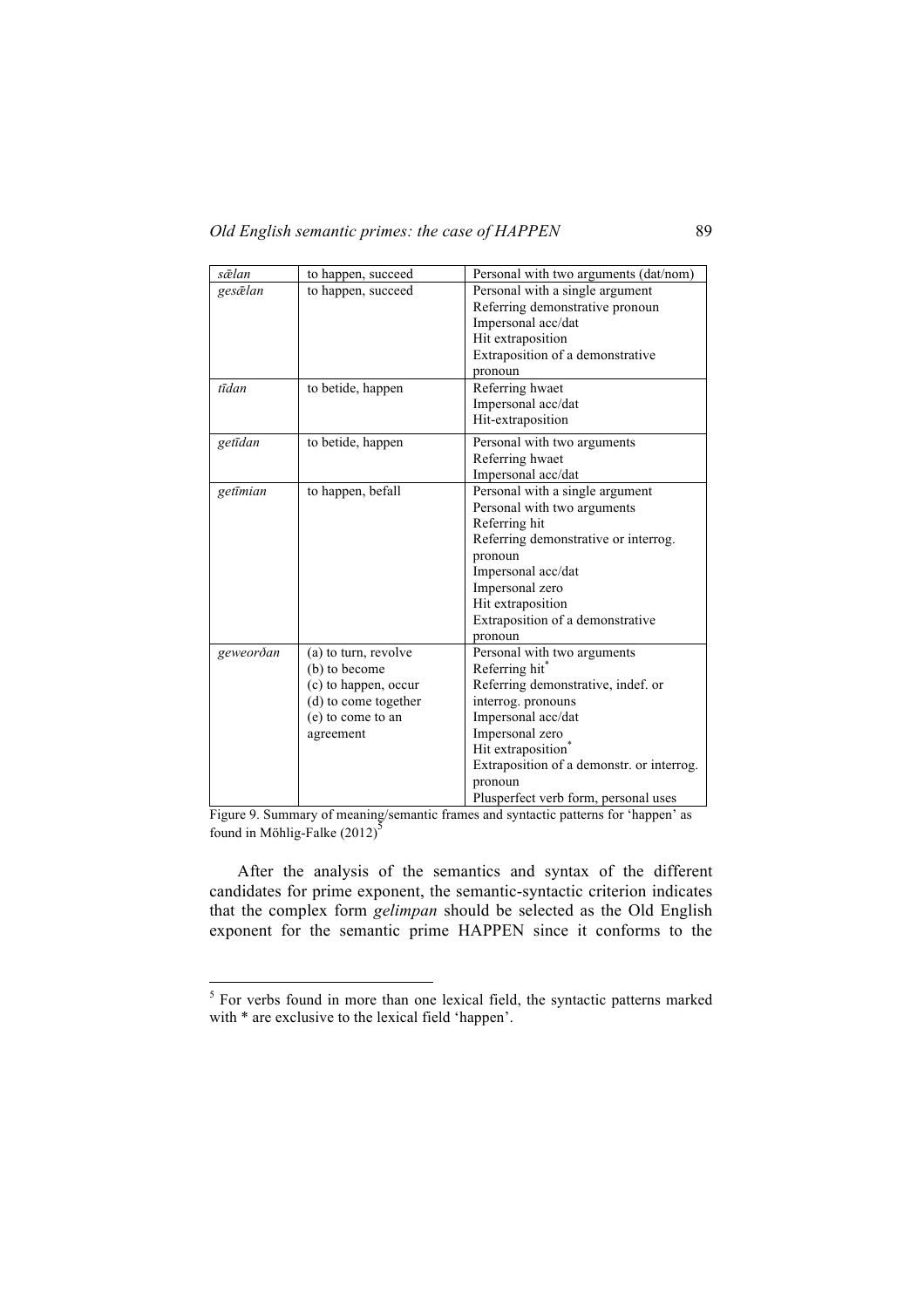prototypical syntax of the impersonal verb and, moreover, presents the widest complementation pattern with the meaning 'happen'.

In order to check if *gelimpan* satisfies the requirements established by the NSM model, it is necessary to check this Old English verb against the syntactic structure proposed to the semantic prime HAPPEN. According to Wierzbicka (1996: 123), the basic structure of HAPPEN, this is, its minimal frame, consists on the verb accompanied by an event complement (SOMETHING) and an inherent time slot (AT THIS TIME) which can be explicit or understood. Besides, HAPPEN displays other alternative valency options where a patient or a place slot occur, namely an undergoer and a locus frame, respectively.

These frames are presented by Goddard and Wierzbicka (2014a: 14) as follows:

| Something HAPPENS                      | [minimal frame]   |
|----------------------------------------|-------------------|
| Something HAPPENS to someone/something | [undergoer frame] |
| Something HAPPENS somewhere            | [locus frame]     |

It must be considered that the substantive phrase SOMETHING is able to combine with the evaluators GOOD and BAD in an attributive relation in which the evaluators modify the substantive phrase to form a new nounphrase (Goddard 2002: 44). Therefore, the verb selected for prime exponent must be also able to occur with this construction, which is expressed within the NSM in the following terms: 'SOMETHING GOOD/BAD HAPPENED (AT THIS TIME/ TO SOMEONE /SOMEWHERE)'. Apart from these valency options and the temporal slot inherent to the semantic prime HAPPEN, this prime, as well as the other semantic primes included under the group labelled as 'event primes' (HAPPEN, DO, SAY, MOVE and DIE), also allows for variation in manner. These primes are able to combine with the expression LIKE THIS (IN THIS WAY) occurring as an adverbial manner adjunct creating sentences such as 'It happened like this' (Goddard 2002: 53). $^6$ 

 <sup>6</sup> Even primes are capable of varying in a way which can be seen and commented on by an external observer (Goddard 2008: 72). The point of contact with event primes lies in the fact that they designate events which are open to external observation, and associated to this fact, that the expression LIKE THIS can combine with all of them in an adverbial function (Goddard 2002: 53).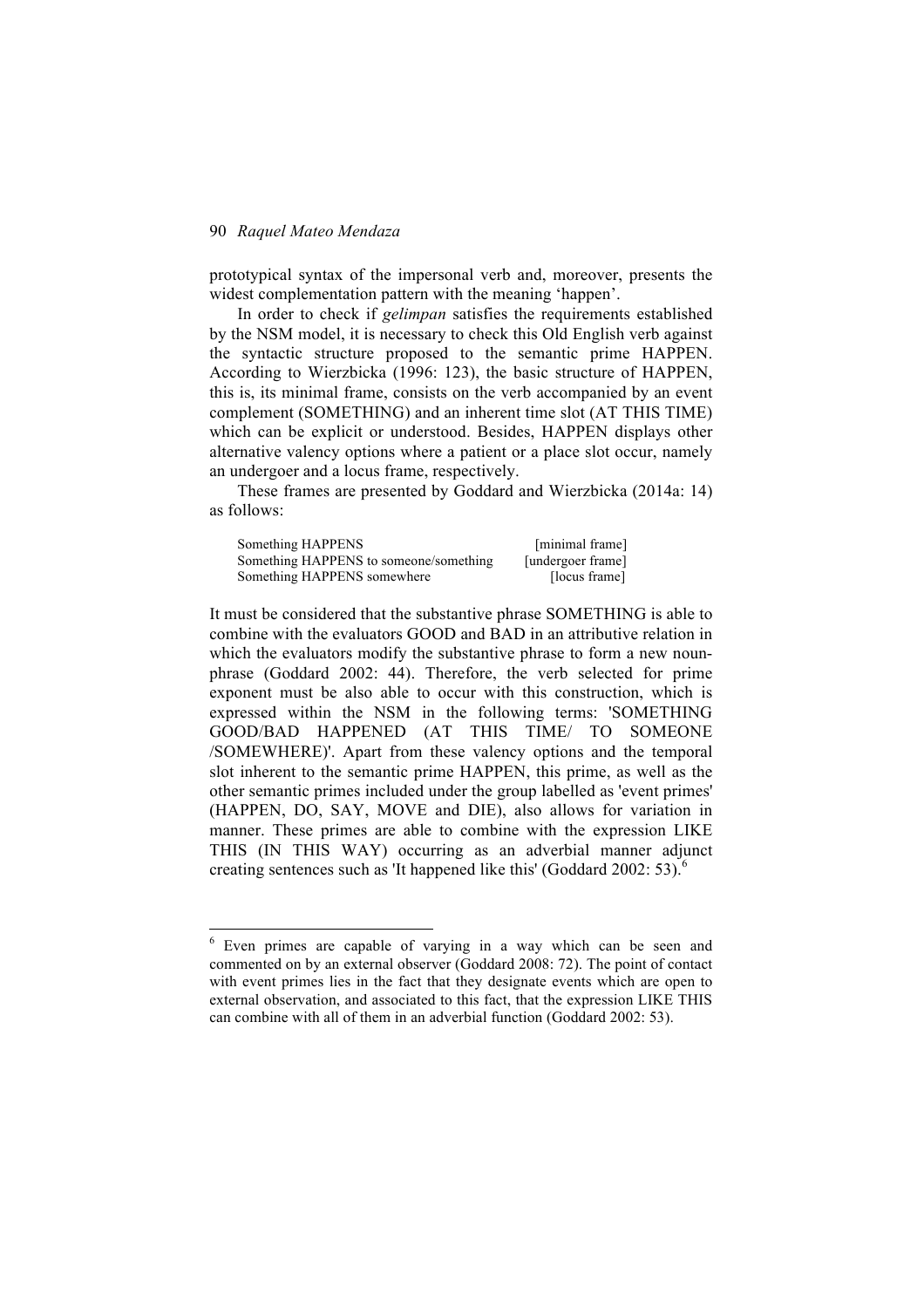The DOEC provides instances of the verb *gelimpan* occurring within the different valency options associated to HAPPEN as well as with the manner property, as shown in (1):

(1)

a. Minimal frame

[Bede 1 006300 (7.34.14)]

*Ða gelamp þæt he sumne Godes mann preosthades, se wæs ða reþan ehteras fleonde, on gestliðnysse onfeng.*

'It happened that he entertained a God´s man of the priesthood, who was fleeing from his fierce persecutors.'

b. Minimal frame (with time reference)

[Bede 3 (O) 001100 (14.204.13)]

*& þa gelamp hit æfter monegum gearum þæt penda myrcna cynincg mid miclum herige þa ylcan stowe gesohte.*

'After many years it happened that Penda, king of Mercia, came with a great army to that place.'

[*ÆCHom II, 35 001000 (260.19*)]

*Hit gelamp on sumum dæge. ða ða godes englas comon. and on his gesihðe stodon.*

'It happened on a certain day that God's angels came and stood in his sight.'

[ChronE (Irvine) 182300 (1124.3)]

*Þa gelamp hit on þes dæges Annuntiatio Sanctę Marie þet se eorl Waleram of Mellant ferde fram his an castel Belmunt het to his an oðer castel Watteuile.*

'Then on the feast of the Annunciation of St Mary, it happened that Earl Waleran of Meulan went from one of his castles called Beaumont to another of his castles, Vatteville.

c. Undergoer frame [ChronE (Irvine) 084800 (1011.9)] *Ealle þas ungesælða us gelumpon þurh unrædes, þet mann nolde him to timan gafol bedan.*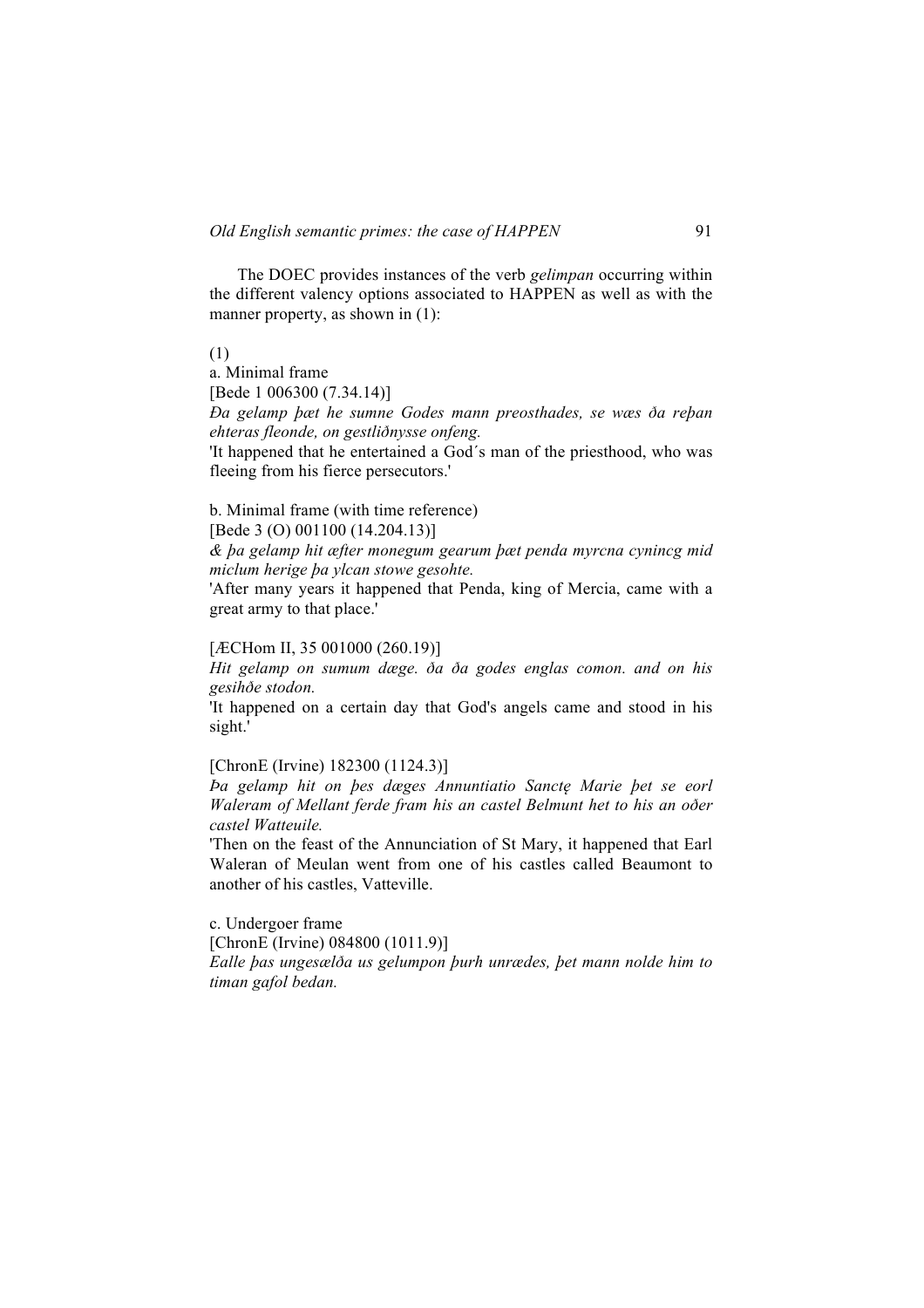'All these misfortunes happened to us for bad advice, so that tribute would not be offered to him in time.'

[Bede 4 076100 (31.378.7)]

*(...) ða gelamp <him> semninga mid gife þære godcundan arfæstnesse þurh reliquias ðæs halgan fæder Cuðbryhtes gehæledne beon.*

'...it happened to him suddenly, by the grace of the divine providence, that he was healed by the relics of the holy father Cuthberht.'

d. Undergoer frame with evaluator [ChronD (Cubbin) 097000 (1075.14)] *Ac on þære fare heom yfele gelamp, þa hi ut on sæ wæron, þæt heom on becom swiðe hreoh weder.*  'But on the journey it happened unfortunatelly for them, when they were

on the sea, that the weather became very rough for them.'

e. Locus frame [GD 2 (C) 012200 (4.111.10)] *Þa gelamp hit in anum þara mynstra...* 'It happened in one of the minsters...'

f. Manner adjunct [ApT 000500 (1.6)] *Ða gelamp hit sarlicum gelimpe...* 'Then it happened that, through a painful mishap...'

All in all, it can be concluded that the verb *gelimpan* makes a good candidate for the Old English exponent of the semantic prime HAPPEN, not only because it stands out from the rest of the verbs in terms of the semantic-syntactic criterion, but also because it takes place in allthe syntactic frames of HAPPEN as described within the NSM model.

# *4. Discussion: the search for prime exponents by indirect methods*

As was pointed out in section two, the search for prime exponents in natural languages is generally carried out by native speakers of the language under analysis or, in other cases, the results obtained are directly checked against these speakers. Conversely, in the case of historical languages, the study of semantic primes requires the use of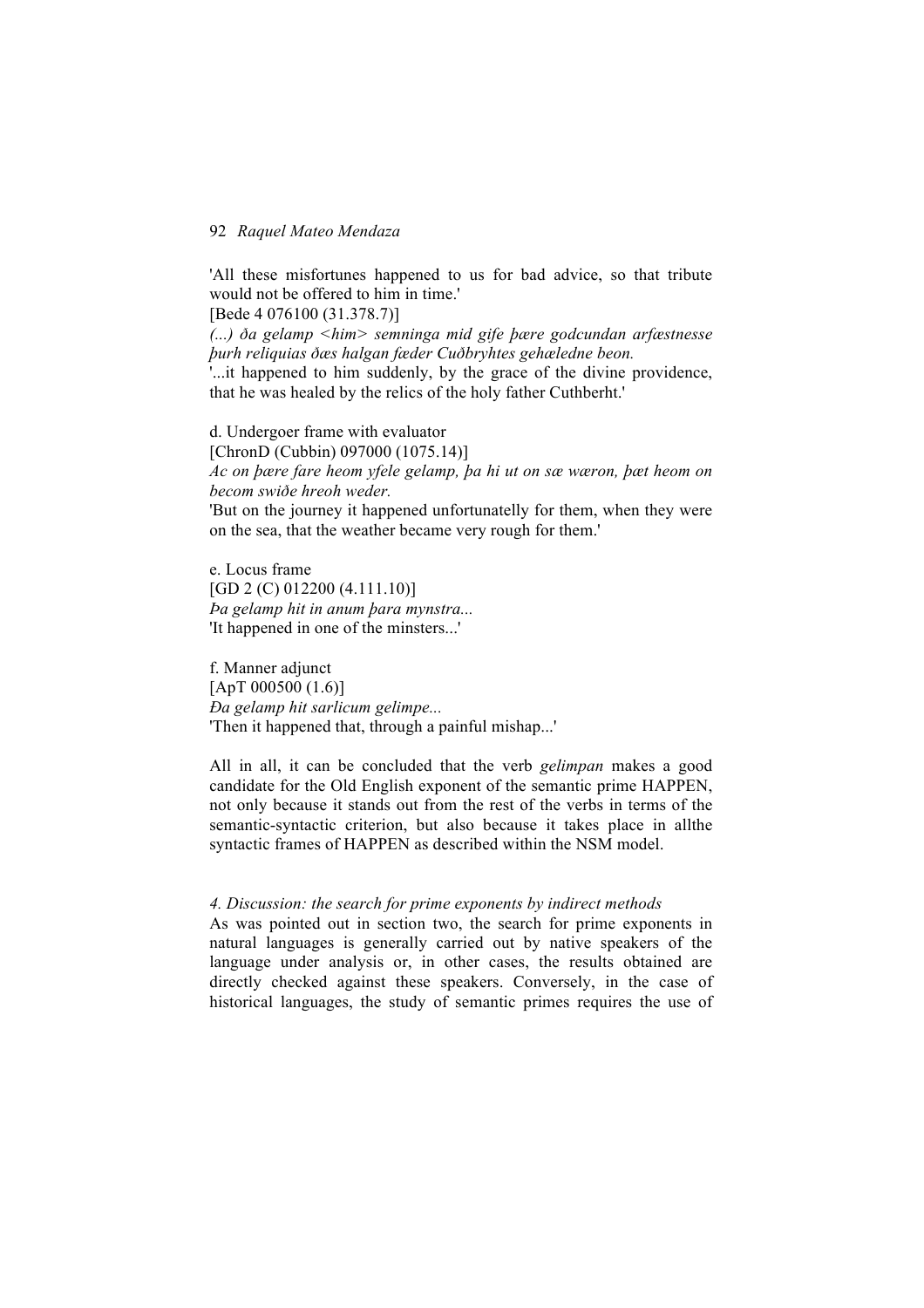indirect methods to select the optimal candidate for prime exponent. These indirect methods comprise an array of different criteria that test the candidates for prime from different perspectives. While several studies in natural languages indicate that the search for semantic primes can be altered by several linguistic phenomena, the investigation of this subject in historical languages also raises some issues regarding the reliability or accuracy of individual criteria. Although a cluster of criteria has been proposed to compensate for the shortcomings of criteria applied in isolation, it is worth discussing this question so as to decide if the criteria used so far need to be modified or enlarged.

Regarding natural languages, three main methodological problems have been distinguished in semantic prime identification, namely, allolexy, portmanteaus and polysemy (Goddard and Wierzbicka 2002). *Allolexy* is a phenomenon that describes "situations in which several different words or word-forms (allolexes) express a single meaning in complementary contexts" (Goddard and Wierzbicka 2002: 20), whereas *portmanteaus* are words that express the combined meaning of two or more different semantic primes in a single form.<sup>7</sup> The phenomenon of polysemy has also drawn the attention of NSM researchers (Goddard 2010, 2011; Wierzbicka 1996, 2003; Goddard and Wierzbicka 2002), given that it has become a central factor in the identification of prime exponents. It is sometimes the case that secondary meanings are closely related to the main one, so that they refer to similar situations, or they can be completely different, in such a way that there is a need to select the meaning relevant to the semantic prime. In other cases, a given word may be used to refer to two different primitives and disambiguation is necessary.<sup>8</sup> Such instances of polysemy require a solid grammatical basis that allows the researcher to determine which lexical field best expresses the meaning of the prime at stake, as well as the syntactic construction that conveys the meaning in question.

The search for semantic prime exponents in historical languages also poses some questions regarding the accuracy or reliability of some of the criteria. First of all, the morphological criterion requires to focus the attention on the status of the members of each lexical paradigm before drawing general conclusions. As it turns out, some derivatives are not

<sup>&</sup>lt;sup>7</sup> See Wierzbicka (1996) and Goddard and Wierzbicka (2002) for further information on allolexy and portmanteaus.

<sup>&</sup>lt;sup>8</sup> See the case studies in polysemy in Goddard and Wierzbicka (2002, 2014b).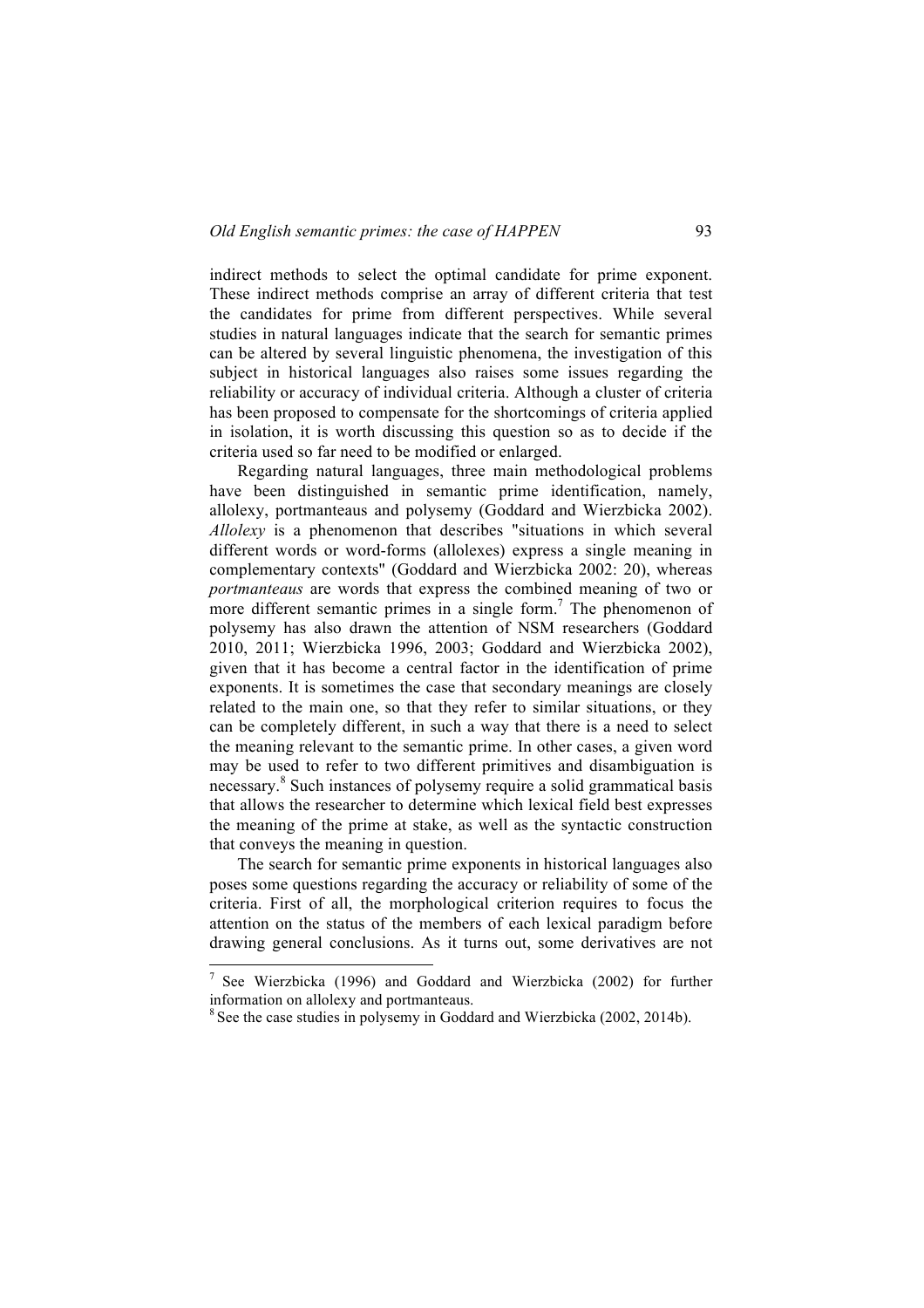directly based on the primitive, but constitute second-generation words resulting from recursive processes and, as such, they tend to convey the meaning of their source of derivation rather than of the primitive. This is the case with *(ge)limpan*. The verb *tobelimpan* 'to belong, behove' is a prefixed word derived from *(ge)belimpan* 'to happen, occur, befall; to concern, regard; to belong to', which, at the same time, derives from the primitive. Although in this case *(ge)belimpan* does convey the meaning of the primitive, the second-generation derivative *tobelimpan* has adopted a secondary meaning from its base of derivation. This example has not been considered in the analysis since it is an exceptional occurrence within the paradigm and does not modify the results. Nevertheless, it reinforces the idea that the morphological criterion should be applied with caution.

Regarding textual occurrences, two phenomena affect this criterion in a similar way, to wit, polysemy and homonymy. In terms of textual frequency, the verbs *geweorðan* and *(ge)limpan* display the highest numbers of types and tokens in the corpus. These figures, however, misrepresent the actual occurrences for the core meaning 'happen'. At this point, this criterion interrelates with the semantic-syntactic one, given that the degree of polysemy presented by these verbs and their inclusion in different semantic fields (specially in the case of *geweorðan*, *(ge)limpan* and *belimpan*) undoubtedly increases the number of occurrences. Moreover, in terms of frequency, *geweorðan* is not only affected by its array of meanings but also by its different grammatical uses within the sentence. Although its uses are quite restricted, the verb *geweorðan* has adopted most of the uses of its simplex counterpart *weorðan*. Thus, it is sometimes found in impersonal constructions functioning as a semi-auxiliary or a semi-copulative verb with infinitives and participles (Klaeber 1919; Wahlén 1925, in Mitchell 1985: 428 and 435; Visser 1984; Möhlig-Falke 2012), as well as in some passive constructions (Visser 1984). In addition, other less frequent uses of *geweorðan* are identified in infinitive constructions depending on *magan* and *lētan* (Möhlig-Falke 2012). 9

In this line, the results obtained from the application of the textual criterion can also be altered by homonymy. The term *homonymy*

<sup>&</sup>lt;sup>9</sup> See Visser (1984), Mitchell (1985), Möhlig-Falke (2012) and Bosworth-Toller's online dictionary on the different uses of *geweorðan*.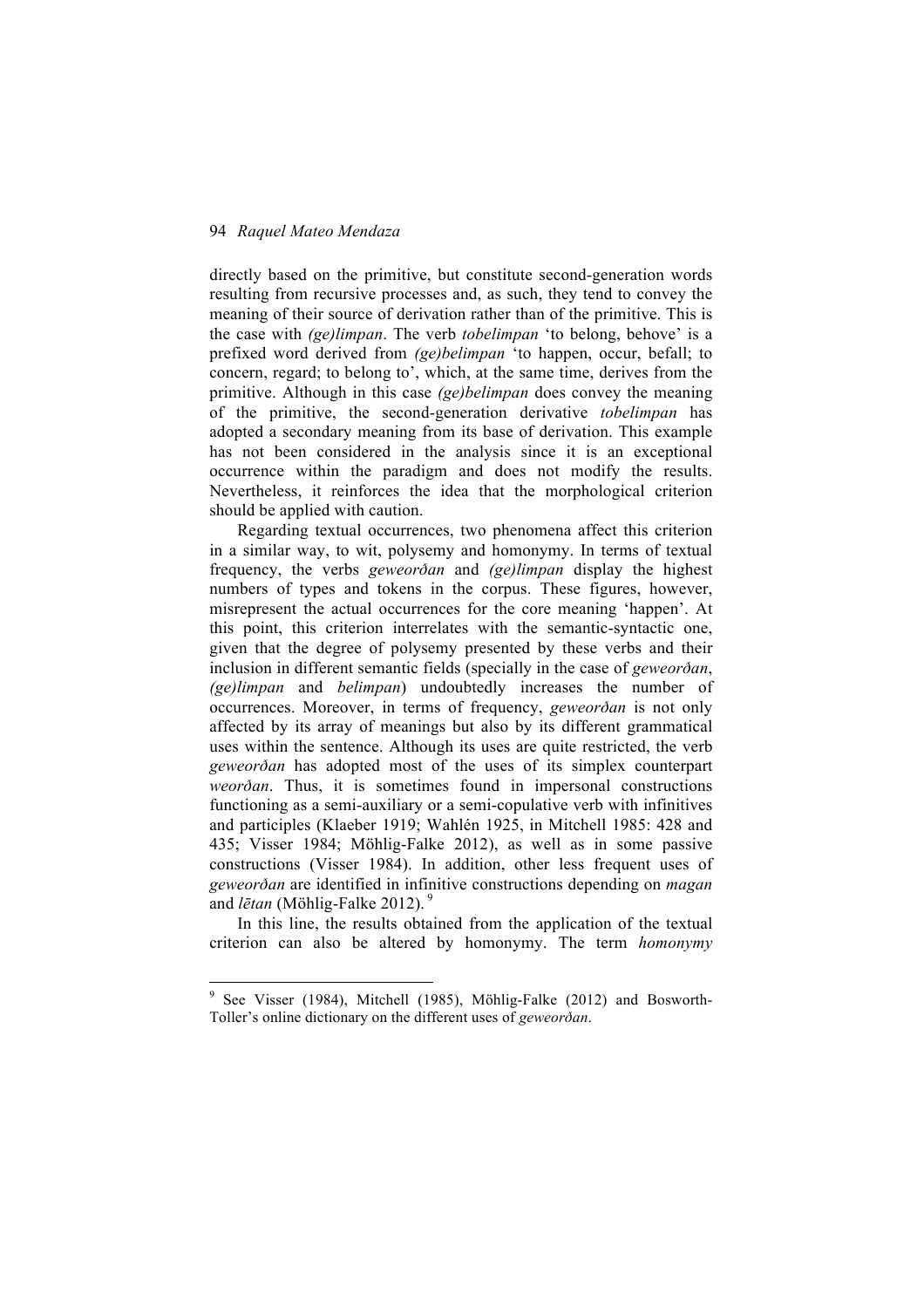describes words with the same spelling and, sometimes, the same pronunciation but which have a different meaning. Cases of homonymy are commonly found for all those candidates that present similar forms in their verbal conjugation and nominal declension. This is the case with words such as *tīdan*, which can represent an infinitive or three cases in the singular and another two in the plural declension of the feminine noun *tīd* 'time, period, while, hour, season, age; proper time, opportunity' or *gelimpe,* which may correspond to a subjunctive form of the verb *gelimpan* or a dative form of the noun *gelimp* 'occurrence, event, outcome; fortune, lot; accident, misfortune, mishap'. However, cases like that of *geweorðan* deserve more attention since homonymy can cut across lexical paradigms. Some inflectional forms of this verb can be misunderstood for other forms of the verbs *geweorðian* 'to distinguish; to value, esteem, dignify' and *gewyrðan* 'to estimate, value, appraise', as well as to other nominal forms comprised in these paradigms, such as *geweorð* 'value, worth; price'.

As in natural languages, the solution adopted for the problems related to polysemy—and, in this case, also of homonymy—is to examine every occurrence in context and check its syntax and meaning within each sentence. In the case of our candidates, Möhlig-Falke's (2012) analysis provides us with this information and concludes that, almost all the occurrences of *(ge)limpan* correspond to the lexical field of 'happen, befall', but those of *geweorðan* are primarily attributed to the field of 'to become'.<sup>10</sup> However, an exhaustive analysis of all the relevant occurrences is time-consuming and may not always be fruitful. This is an additional reason why it is necessary to assess the accuracy and applicability of the criteria of semantic prime identification.

All in all, the semantic and syntactic criteria play a central role in the identification of primes given that they have proved of paramount importance when it comes to coping with the methodological and empirical issues discussed above. As for the two remaining criteria, whereas the morphological criterion normally turns out reliable results, the textual criterion should never be applied in isolation because its results can be unclear and need to be checked against those of the other criteria. This conclusion is consistent with the basis of the NSM model,

<sup>&</sup>lt;sup>10</sup> See Möhlig-Falke's (2012) Appendices A and B for information on the textual occurrences of these verbs.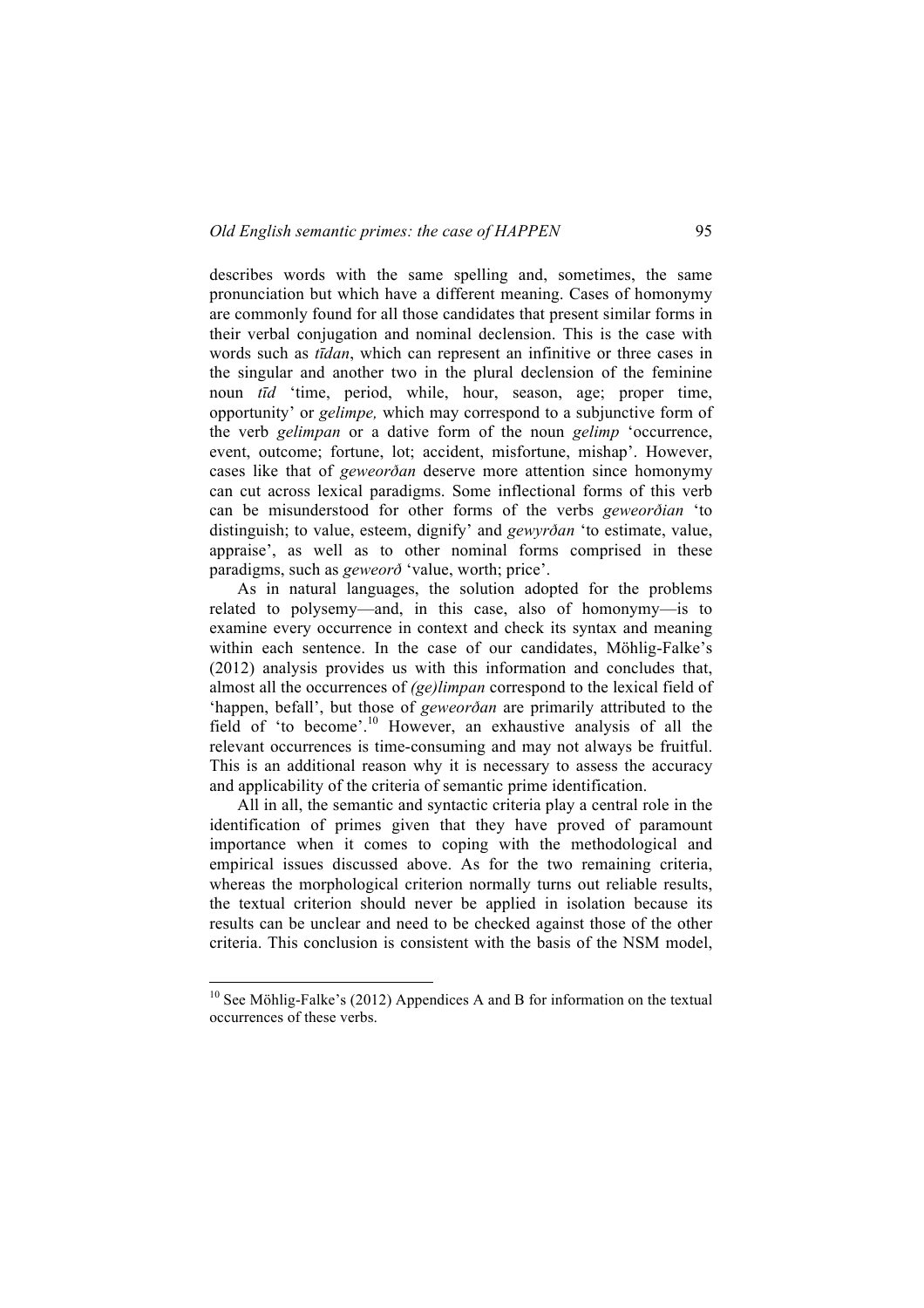which relies primarily on semantic-syntactic grounds. Finally, it has to be borne in mind that, although the semantic and syntactic criteria are the most conclusive ones, morphology and textual frequency also constitute an important source of information in descriptive analysis like this and, therefore, should not be disregarded.

#### *5. Conclusion*

This research has contributed to the development of the NSM model by identifying the Old English exponent for the semantic prime HAPPEN. Given the historical nature of the language under investigation, the analysis has consisted of the application of a set of criteria of the morphological, textual, syntactic and semantic type. Such criteria indicate that the strong verb *(ge)limpan* is the optimal candidate for prime exponent on morphological, semantic and syntactic grounds. In contrast, the textual criterion selects *geweorðan* as the most suitable exponent. Since the textual criterion is, as discussed, susceptible to distortion on account of homonymy and, more frequently, of polysemy, the conclusion can be reached that the verb *(ge)limpan*, used exclusively with the meaning of 'happen', is selected as the Old English exponent for the semantic prime HAPPEN.

## *6. References*

- Bosworth, Joseph and Thomas N. Toller. 1973 (1898). *An Anglo-Saxon Dictionary*. Oxford: Oxford University Press. Available online at: http://www.bosworthtoller.com
- Cameron, Angus, Ashley Crandell Amos, Antonette diPaolo Healey *et al.* (eds.). 2007. *Dictionary of Old English: A to G online*. Toronto: Dictionary of Old English Project.
- Clark Hall, John R. 1996. *A Concise Anglo-Saxon Dictionary*. Toronto: Toronto University Press.
- de la Cruz Cabanillas, Isabel. 2007. "Semantic Primes in Old English: A Preliminary Study of Descriptors." *SELIM* 14: 37-58.
- Dik, Simon C. 1997a. *The Theory of Functional Grammar. Part 1: The Structure of the Clause*. Edited by Kees Hengeveld. Berlin: Mouton de Gruyter.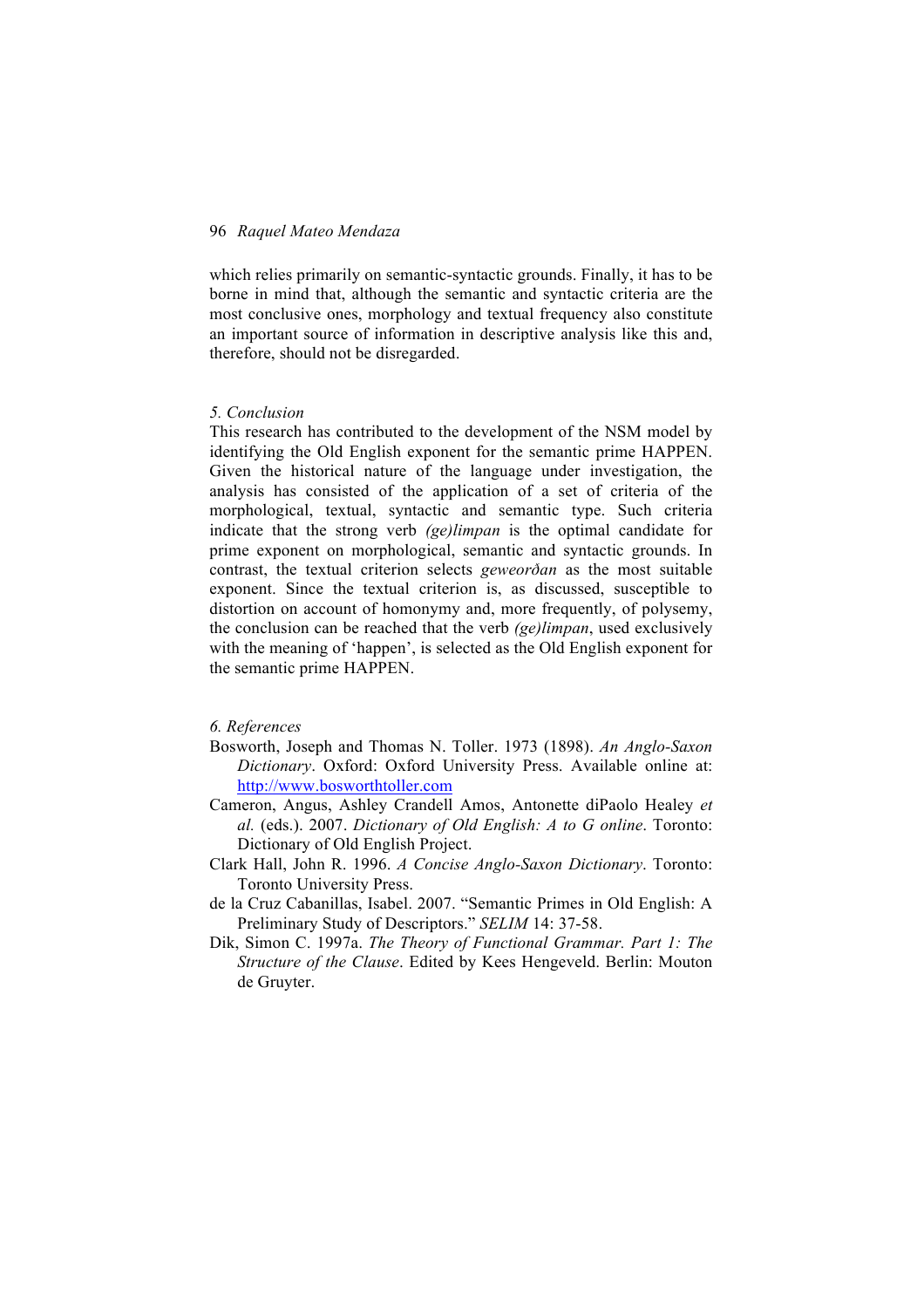- Dik, Simon C. 1997b. *The Theory of Functional Grammar. Part 2: Complex and Derived Constructions*. Edited by Kees Hengeveld. Berlin: Mouton de Gruyter.
- Elmer, Willy. 1981. *Diachronic Grammar. The History of Old and Middle English Subjectless Constructions*. Tübingen: Max Niemeyer Verlag.
- Foley, William and Robert D. Van Valin, Jr. 1984. *Functional Syntax and Universal Grammar*. Cambridge: Cambridge University Press.
- van der Gaaf, Willem. 1904. *The Transition from the Impersonal to the Personal Construction in Middle English*. Heidelberg: Carl Winter's Universitätsbuchhandlung.
- Goddard, Cliff and Anna Wierzbicka (eds). 2002. *Meaning and Universal Grammar. Volume 1 and 2*. Amsterdam: John Benjamins Publishing Company.
- Goddard, Cliff. 2010. "The Natural Semantic Metalanguage Approach." *The Oxford Handbook of Linguistic Analysis*. Eds. Bernd Heine and Heiko Narrog. Oxford: Oxford University Press. 459-484.
- Goddard, Cliff. 2011. "Semantic Templates, Verb Classes and Alternations." Conference on Valency Classes in the World's Languages held on Max Planck Institute for Evolutionary Anthropology, Leipzig, Germany, 17 April 2011.
- Goddard, Cliff. 2012. "Semantic Primes, Semantic Molecules, Semantic Templates: Key Concepts in the NSM Approach to Lexical Typology." *Linguistics* 50(3): 711-743.
- Goddard, Cliff and Anna Wierzbicka. 2014a. *Words and Meanings. Lexical Semantics Across Domains, Languages and Cultures*. Oxford: Oxford University Press.
- Goddard, Cliff and Anna Wierzbicka. 2014b. "Semantic Fieldwork and Lexical Universals". *Studies in Language* 38(1), 80–127
- Guarddon Anelo, Maria del Carmen. 2009. "Un Análisis de las Propiedades Combinatorias de los Primitivos Semánticos a través de las Adposiciones Complejas en Inglés Antiguo." *Revista Española de Lingüística* 39(2): 93-122.
- Healey, Antonette diPaolo (ed.), with John Price Wilkin and Xin Xiang. 2012. *The Dictionary of Old English Web Corpus*. Toronto: Dictionary of Old English Project. Available at: http://www.doe.utoronto.ca/pub/webcorpus.htm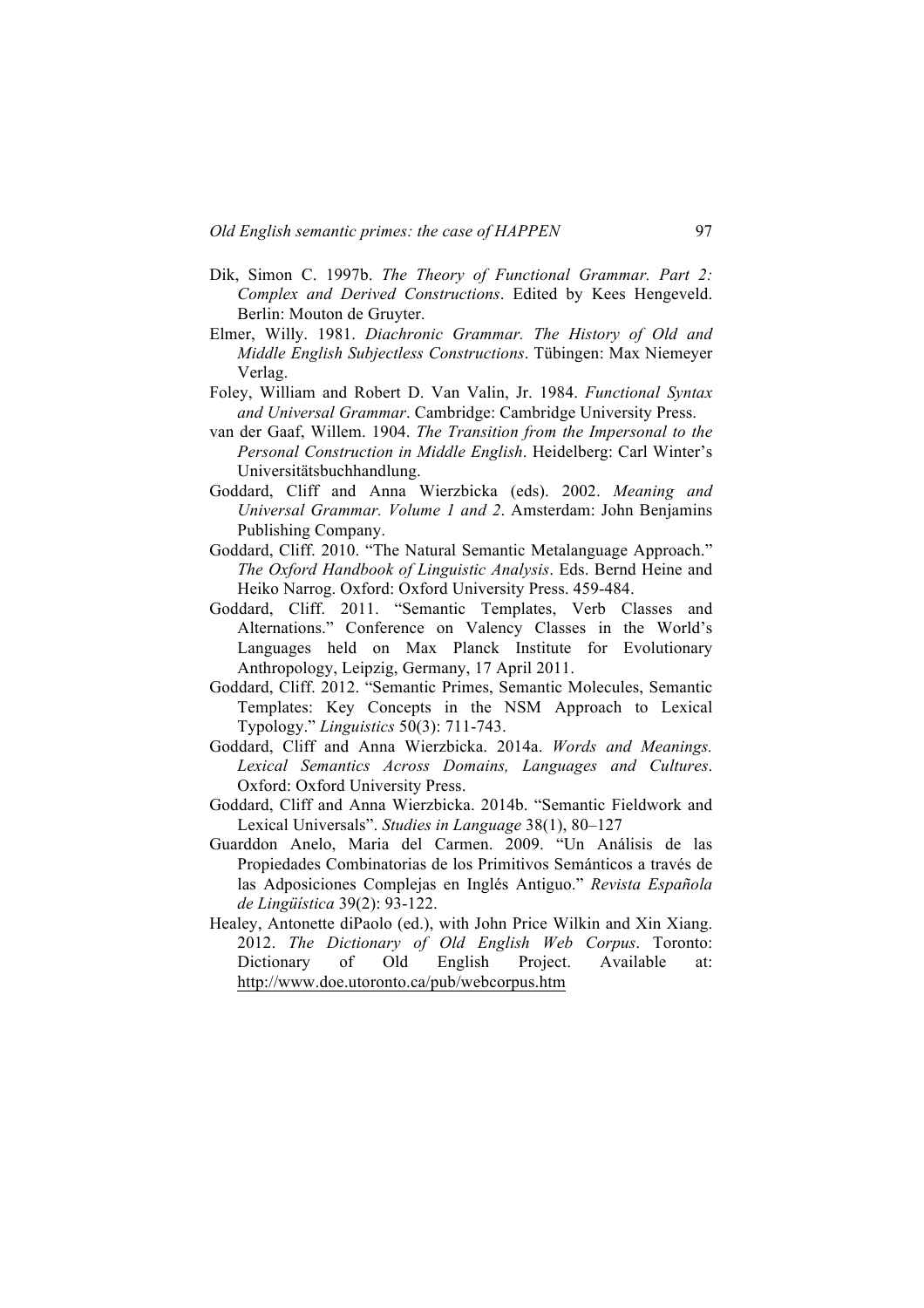- Kastovsky, Dieter. 1992. "Semantics and Vocabulary." *The Cambridge History of the English Language I: The Beginnings to 1066*. Ed. Richard M. Hogg. Cambridge: Cambridge University Press. 290- 408.
- Kay, Christian, Jane Roberts, Michael Samuels and Irené Wotherspoon. 2009. *The Historical Thesaurus of the Oxford English Dictionary*. University of Glasgow: Oxford University Press.
- Klaeber, Friedrich. 1919. "Concerning the Functions of Old English 'Geweorðan' and the Origin of German 'Gewähren Lassen'." *The Journal of English and Germanic Philology* 18(2): 250-271.
- Levin, Beth. 1993. *English Verb Classes and Alternations: A Preliminary Investigation*. Chicago: University of Chicago Press
- Lyons, John. 1995. *Linguistic Semantics: An Introduction*. Cambridge: Cambridge University Press.
- Martín Arista, Javier. 2011. "Adjective Formation and Lexical Layers in Old English." *English Studies* 92(3): 323-344.
- Martín Arista, Javier. 2012a. "Lexical Database, Derivational Map and 3D Representation." *RESLA-Revista Española de Lingüística Aplicada* (Extra 1): 119-144.
- Martín Arista, Javier. 2012b. "The Old English Prefix *Ge*-: A Panchronic Reappraisal." *Australian Journal of Linguistics* 32(4): 411-433.
- Martín Arista, Javier. 2013. "Recursivity, derivational depth and the search for Old English lexical primes." *Studia Neophilologica* 85(1): 1-21.
- Martín Arista, Javier. 2014. "Noun Layers in Old English. Asymmetry and Mismatches in Lexical Derivation." *Nordic Journal of English Studies* 13(3): 160-187.
- Martín Arista, Javier. "El paradigma derivativo del inglés antiguo". Forthcoming.
- Martín Arista, Javier and María Victoria Martín de la Rosa. 2006. "Old English Semantic Primes: Substantives, Determiners and Quantifiers." *ATLANTIS* 28(2): 9-28.
- Martín Arista, Javier. *et al*. 2009. *Nerthus*: *An Online Lexical Database of Old English*. Available at: http://www.nerthusproject.com.
- Mateo Mendaza, Raquel. 2013. "The Old English Exponent for the Semantic Prime TOUCH. Descriptive and Methodological Questions." *Australian Journal of Linguistics* 33(4): 449-466